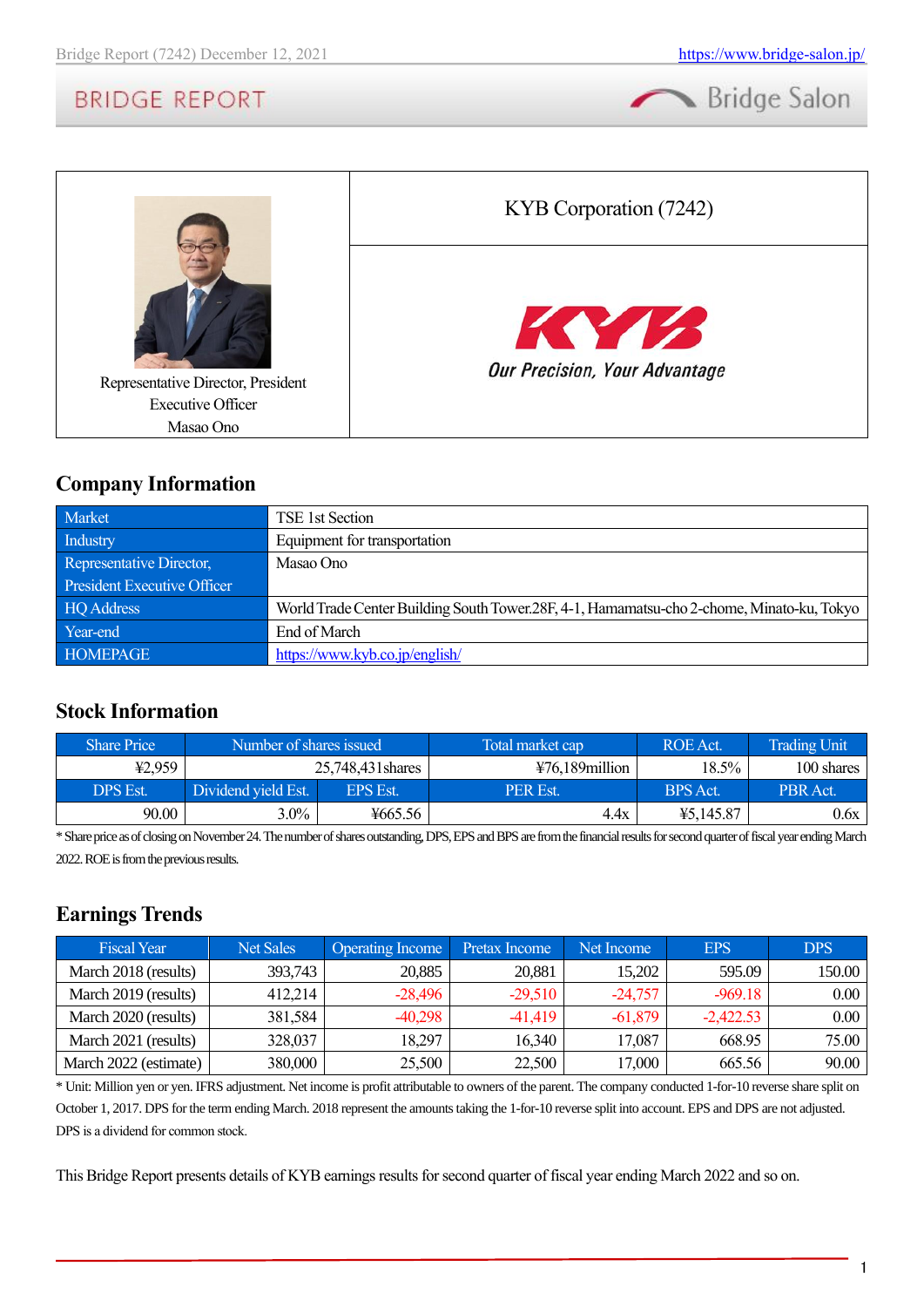



# **Table of Contents**

[Key Points](#page-1-0) [1.Company Overview](#page-1-1) [2.Second Quarter of Fiscal Year ending March 2022](#page-13-0) Earnings Results [3. Fiscal Year ending March 2022 Earnings Estimates](#page-17-0) [4.C](#page-17-1)onclusions [<Reference1: 2020 Medium-Term Management Plan>](#page-18-0) [<Reference2: Regarding Corporate Governance>](#page-20-0)

## <span id="page-1-0"></span>**Key Points**

- ⚫ **In the first half of the term ending Mar. 2022, sales increased 33.9% year on year to 185.9 billion yen. The impact of the decline in demand due to COVID-19 has receded. Gross profit also increased 83.7% year on year. The increase in SG&A expenses was offset by the effect of fixed cost reduction, and the segment profit returned to profitability. A decrease in costs related to seismic isolation/mitigation oil dampers also contributed.**
- ⚫ **Based on the progress made up to the second quarter, the initial estimates have been revised upwardly. For the term ending Mar. 2022, they estimated net sales of 380 billion yen, up 15.8% year on year, and segment profit of 23.5 billion yen, up 76.4% year on year. Sales are expected to increase in both AC and HC businesses. Production adjustment of automobiles due to the shortage of semiconductors has been prolonged, and OEMs are decreasing due to suspension and adjustment of operations by customers. On the other hand, demand was strong for commercial products that the company supplies to the aftermarket and for construction machinery. The company is building a flexible supply system that takes advantage of its strength in integrating production and sales, and as a result, commercial sales volume has reached a record high level globally. Despite the impact of production adjustments and steel market conditions, the company will also implement measures to improve profits, mainly by reducing fixed costs.**
- ⚫ **The company plans to pay an annual dividend of 90.00 yen per share (up 15.00 yen per share from the previous term) on its common stock, with interim and term-end dividends both equally 45.00 yen per share. The expected payout ratio is 13.5%. Dividends on Class A preferred stock are expected to be 1,952,054.80 yen per share for the interim period and 3,739,726.00 yen per share at the end of the term, for a total annual dividend of 5,691,780.80 yen per share.**
- ⚫ **The effects of the pandemic are gradually fading, and the conformity of seismic isolation/mitigation oil dampers is progressing smoothly. In addition, although OEMs have been affected by the decline in new car production, the business environment surrounding them has improved, with strong sales of aftermarket products for used cars taking up the slack. However, despite the upward revision, the estimates for the second half calls for a slight increase in both sales and profit. With the global shortage of containers and soaring raw material prices, there are many uncertain factors, but we would like to pay attention to how much sales and profits the company can increase in the second half.**

# <span id="page-1-1"></span>**1.Company Overview**

The largest manufacturer of independent hydraulic equipment in Japan. Based on hydraulic technology, the company offers products and technologies in a wide range of fields such as "automobiles", "motorcycles", "construction machinery", "industrial vehicles", "aircraft", "railroads" and "special purpose vehicles".

KYB has a high market share with many products. For instance, shock absorbers for automobiles account for 40% of the domestic market and 14% of the global market.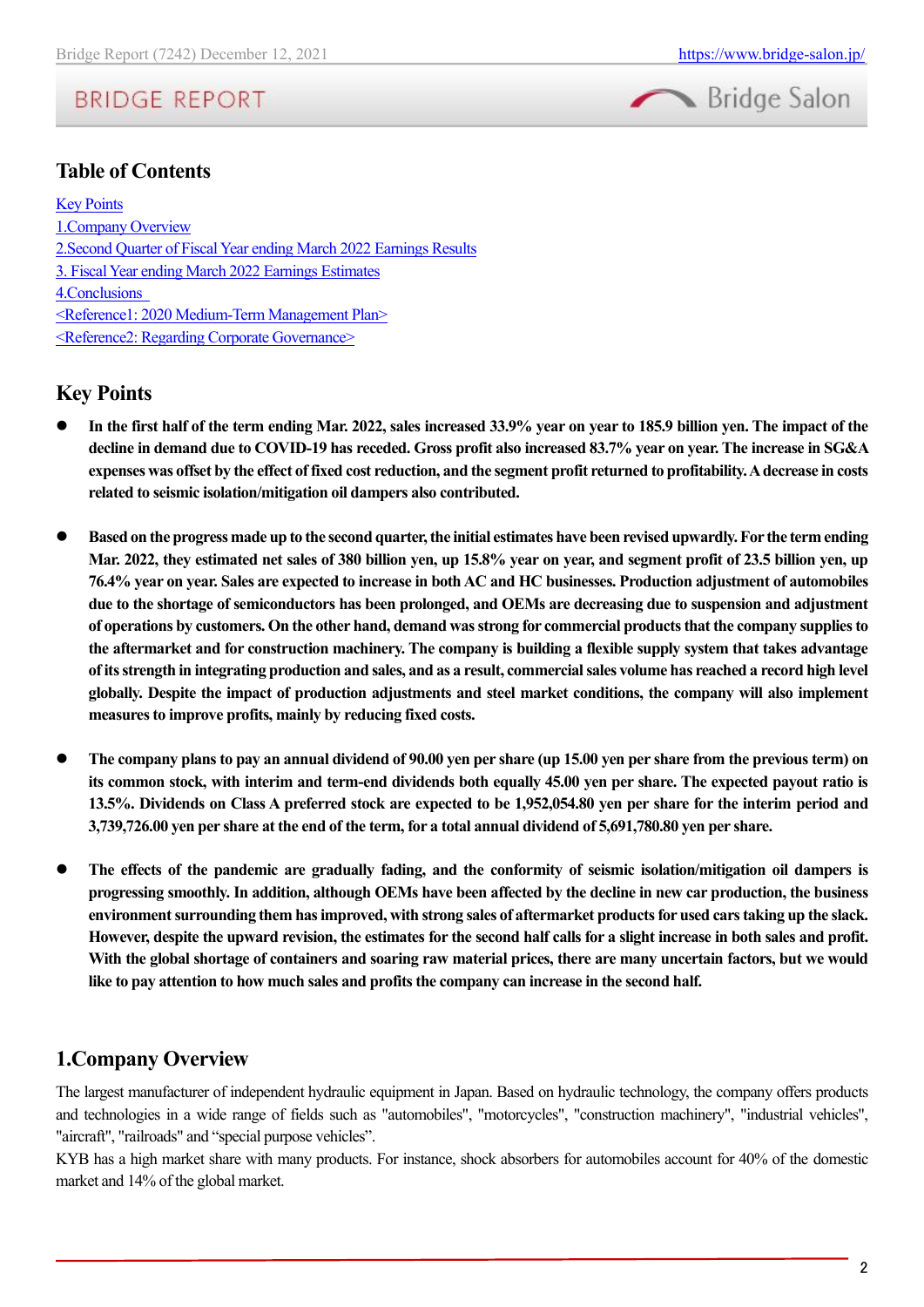

## 【**1-1 Corporate history**】

The roots come from "Kayaba Research Center", which was established by Shiro Kayaba, who is an inventor and a founder, in November 1919.

In January 1927, a self-employed enterprise, Kayaba Seisakusho, was established for manufacturing hydraulic dampers, catapults, etc. for aircraft.

In March 1935, Kayaba Manufacturing Co., Ltd. was established.

After the end of World War II, in June 1956, Kayaba Auto Service Co., Ltd. was established for offering products and services.

In October 1959, company's stocks were listed on the Tokyo Stock Exchange.

In July 1974, KYB Corporation of America was established in the United States in order to enter the North American commercial market. Then, the company actively entered foreign markets such as Asia and Europe.

In October 1985, the company name "Kayaba" was changed from kanji (Chinese characters) to katakana (Japanese Characters). In October 2015, the trade name was changed from Kayaba Manufacturing Co., Ltd. to KYB Corporation in order to further strengthen the brand image.

## 【**1-2 Corporate Philosophy/Management Philosophy**】

### ◎KYB Corporate Symbol

As they changed the corporate name from "Kayaba Manufacturing Co., Ltd." to "KYB Corporation" in 2015, they aim to popularize the KYB brand on a global basis.

Therefore, as shown below, the logo "KYB" has the meaning and spirit



Represents budding leaves

(Taken from KYB's website)

### (What the logo means)

Slanted slits in each letter represent comfortable sunlight cast through the trees and sunbeams illuminating the road ahead. The logo represents an image of unconstrained growth and flexible response to the trends of the era. The right side of the letter "B" represents liquid pressure indicating the origin of KYB. Using italic letters expresses a sense of speedy movement, progressiveness, growth potential, innovativeness.

### (What the corporate color means)

The corporate color, red stands for love, enthusiasm and passion, etc. and it gives the image of a sun's warmth, heat and power to grow life that realize an epoch-making society. Red is also a positive color and represents manufacturing that goes the extra mile. (Taken from KYB's website)

### ◎**Corporate Statements**

# **Our Precision, Your Advantage**

The characteristics of products such as precise quality and reliable technology are expressed with the statement.

It means that not only providing reliable quality to general consumers and business partners leads to stakeholders' "advantage (superiority)", but also the joy of manufacturing, which enables each employee to realize that they can change the world with sure quality, becomes "advantage (merit)."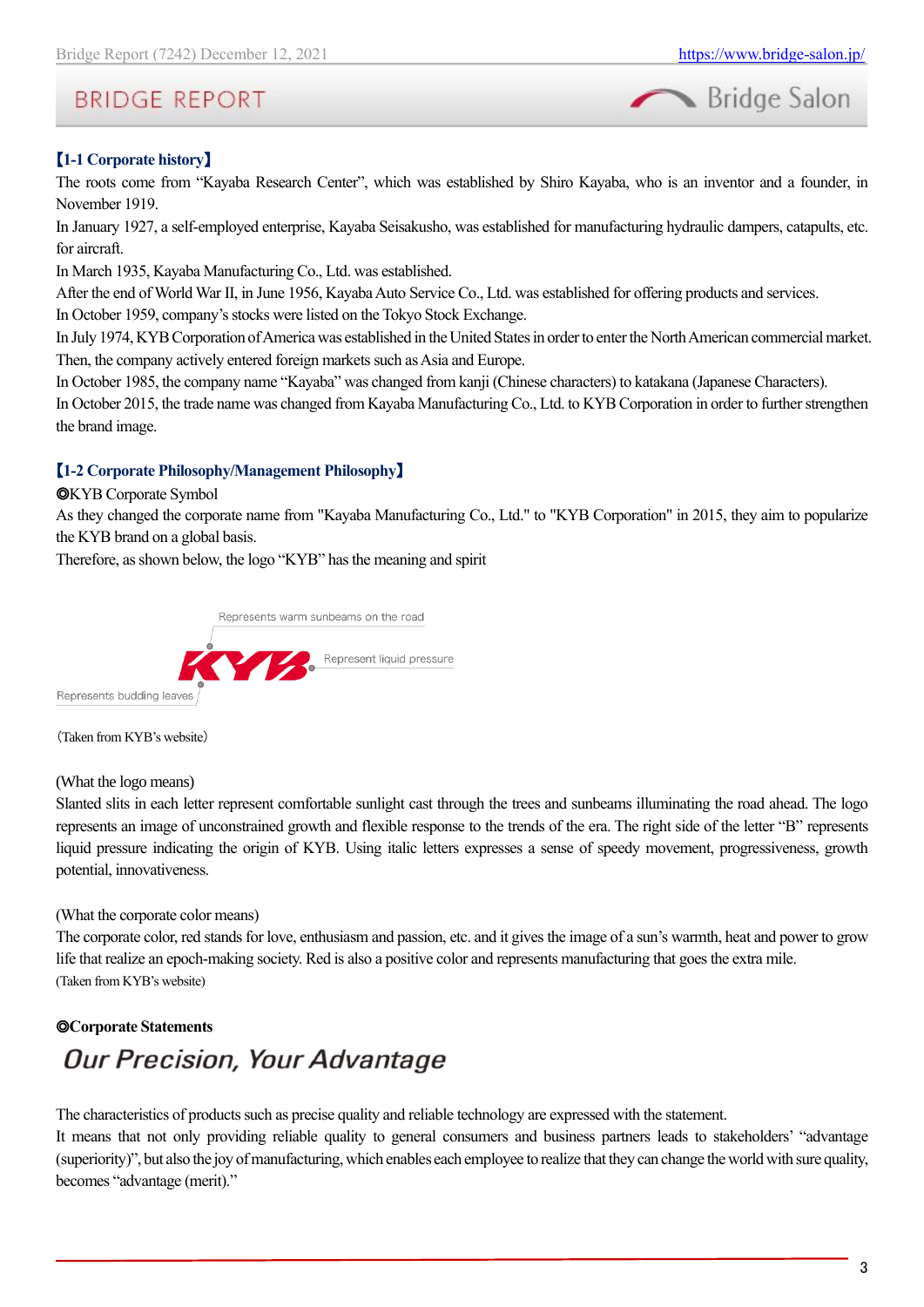

## ◎**Corporate Spirit**

As the KYB Group, which aims to contribute to society by providing technologies and products for making the living of people safe and comfortable, it reflected on the improper act revealed in Oct. 2018, and revised its Corporate Spirit and Corporate Guiding Principles.

### (**Corporate Spirit**)

| We shall follow all rules and face all issues with honesty.                                                            |
|------------------------------------------------------------------------------------------------------------------------|
| We shall build a corporate culture full of vitality, and hold high goals.                                              |
| We shall value sincerity, cherish nature, care for the environment.                                                    |
| We shall constantly pursue creativity, contribute to the prosperity of customers, shareholders, suppliers and society. |

### **(Management Vision**)

| <b>Human Resources</b>        | To cultivate the talent to achieve the objectives with a thorough understanding of the           |
|-------------------------------|--------------------------------------------------------------------------------------------------|
| <b>Development</b>            | principles and the strategy.                                                                     |
| <b>Technology and product</b> | To provide products that are impressive, comfortable and reliable to customers throughout        |
| development                   | the world.                                                                                       |
| <b>Monozukuri</b>             | To make our plants enjoyable, dynamic places to work, and at the same time full of discipline    |
| (Manufacturing expertise)     | based on the field priority doctrine, in order to produce products satisfactory to the customer. |
| <b>Management</b>             | Always keep social responsibilities of the corporation in mind and provide efficient group       |
|                               | management.                                                                                      |

### **(Corporate Guiding Principles)**

See the following URL: <https://www.kyb.co.jp/english/company/guidelines.html>

## 【**1-3 Environment Surrounding the Company**】

### **(1) Market Environment**

The automobile market and the construction machinery market have a great effect on KYB's performance. KYB recognizes the current and future situations of the two markets as follows.

## ①**Automobile Market**

The global demand for automobiles, including hybrids and EVs, is expected to increase in the medium to long term. The number of automobiles produced, which had temporarily decreased due to the influence of COVID-19, was recovering. However, the business environment is uncertain as Toyota Motor has temporarily suspended the production at some domestic factories due to a shortage of semiconductors.

KYB supplies shock absorbers (SA) for new vehicles directly to automobile manufacturers as Tier 1, and also supplies them to auto parts stores, repair shops, etc. through agencies for aftermarket as well. The company calls the former "OEM" and the latter "marketed". Japanese cars are popular in Asia, the Middle East and others, and the commercial market is important for KYB.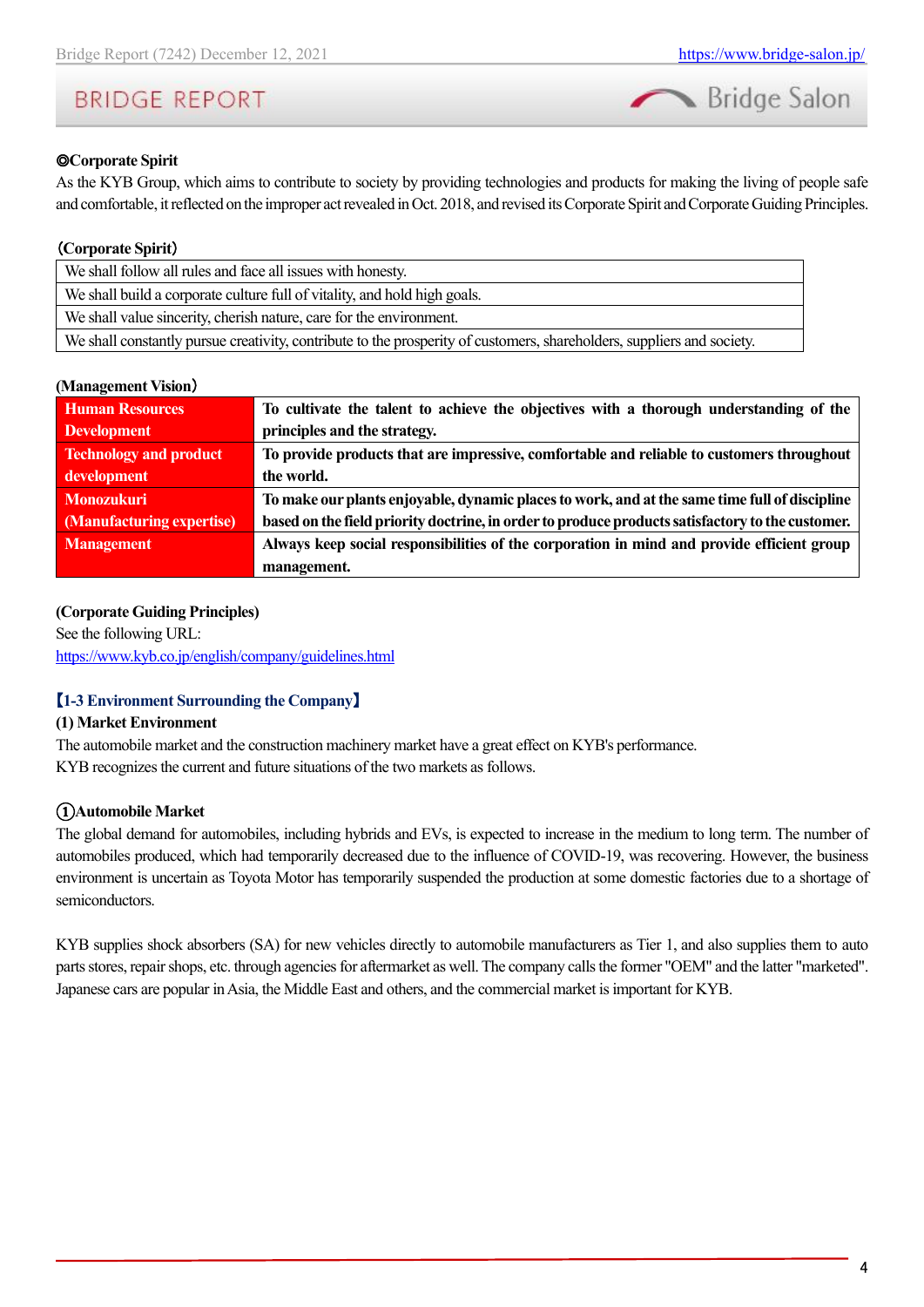

#### **Automobile Production Forecast**



(Taken from the reference material of KYB)

### ②**Construction Machinery Market**

While the Chinese and Indian markets are expected to slow down, demand is forecasted to be strong despite the uncertainty in the short term due to the impact of COVID-19.



(Taken from the reference material of KYB)

### **(2) Competitors** ①**AC Business**

KYB's domestic competitors include Hitachi Astemo, Ltd. (unlisted).

Its global competitors consist of ZF in Germany, Tenneco in the U.S., and so on. ZF has a long history and intimate relationships with European automobile manufacturers.

The company's share in the commercial product market is slightly less than 20%. Monroe (a commercial brand of Tenneco), and Sachs, etc. are competitors in global.

KYB competes with Hitachi Astemo, Ltd. in the market of shock absorbers for motorcycles, and with JTEKT Corporation (6473, TSE 1st section) and NSK Ltd. (6471, TSE 1st section) in the steering market.

## ②**HC Business**

In the market of cylinders, which are the parts with the highest sales ratio in KYB, Chinese manufacturers and the like are extending their influences.

KYB's competitors include Nabtesco (6268, TSE 1st section) in the market of control valves for which KYB has the advanced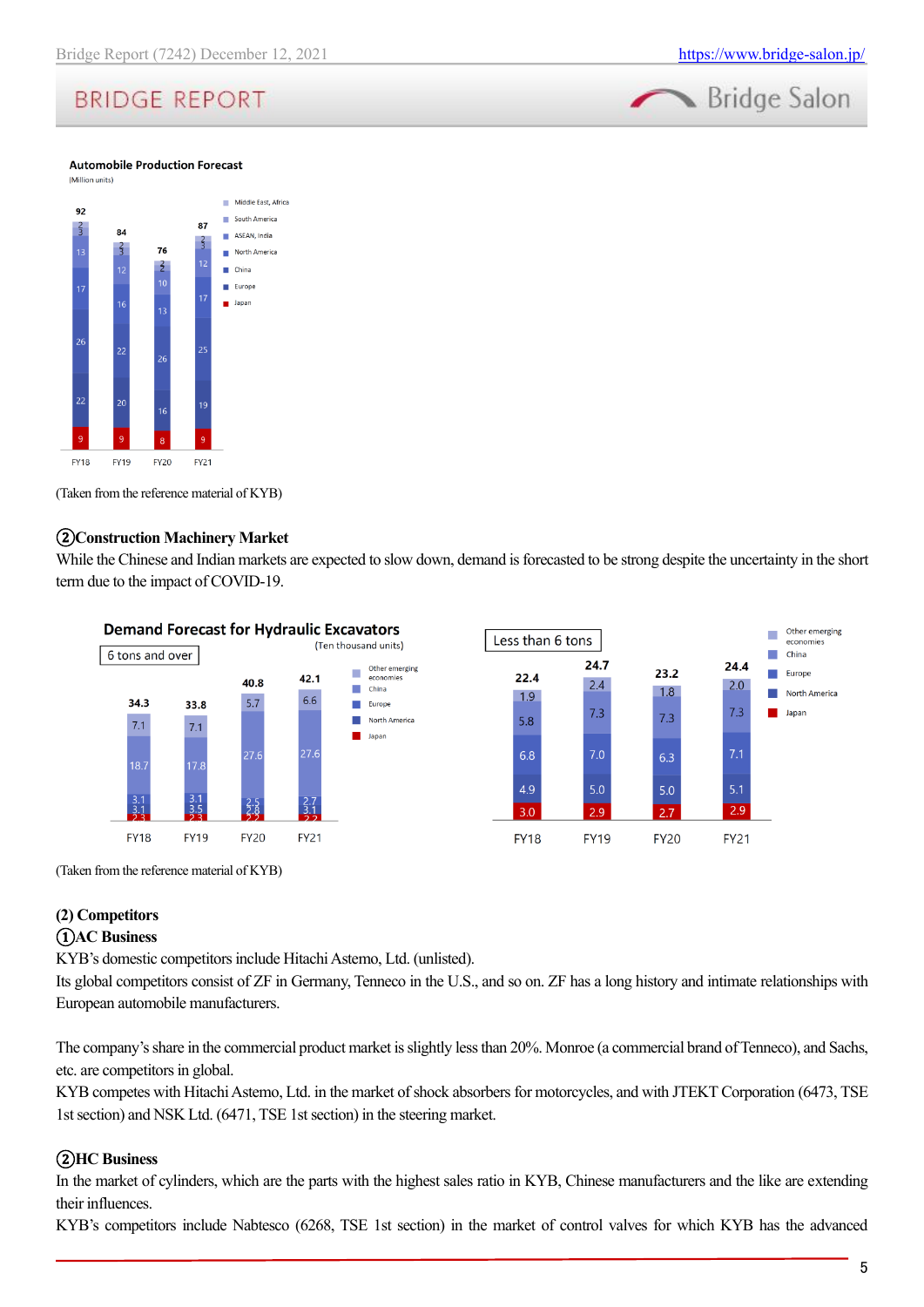# **BRIDGE REPORT**

| Code | Corporate name  | <b>Sales</b> | Growth  | <b>Operating</b> | <b>Growth</b> | Operating   | <b>ROE</b> | Market  | <b>PER</b> | <b>PBR</b>    |
|------|-----------------|--------------|---------|------------------|---------------|-------------|------------|---------|------------|---------------|
|      |                 |              | rate    | mcome            | rate          | income rate |            | cap     |            |               |
| 5994 | Fine Sinter     | 38,000       | $+9.7$  | 800              | $+278.2$      | $2.1\%$     | $-1.3%$    | 6,983   | 19.9       | $0.4^{\circ}$ |
| 6268 | Nabtesco        | 306,000      | $+9.5$  | 33,000           | $+15.7$       | 10.8%       | 10.6%      | 391,642 | 3.5        | 2.0           |
| 6471 | <b>NSK</b>      | 860,000      | $+15.0$ | 44,500           | $+599.2$      | 5.2%        | 0.1%       | 429,437 | 13.3       | 0.7           |
| 6473 | JTEKT           | 1,400,000    | $+12.3$ | 45,000           | $+182.8$      | 3.2%        | $0.2\%$    | 363,883 | 17.3       | 0.7           |
| 6474 | Nachi-Fujikoshi | 225,000      | $+11.9$ | 13,500           | $+97.1$       | $6.0\%$     | 2.1%       | 102,169 | 10.9       | 0.9           |
| 7212 | F-Tech          | 195,000      | $+6.2$  | 1,300            | $-57.7$       | 0.7%        | $-2.9%$    | 9,711   | $-10.7$    | 0.2           |
| 7242 | <b>KYB</b>      | 380,000      | $+15.8$ | 23,500           | $+76.4$       | $6.2\%$     | 18.5%      | 76,189  | 4.4        | 0.6           |

technology, and Nabtesco and Nachi-Fujikoshi (6474, TSE 1st section) in the market of travel motors. In addition, the largest construction machinery manufacturer in Japan manufactures a number of parts internally.

\*The sales and growth rates are forecasts for this term estimated by the company with the unit being million yen. ROE is the results from the previous term. The aggregate market capitals are the closing price on December 10. The unit is million yen. PER (estimates) and PBR (results) are based on the closing price on December 10 with the unit being times. KYB's operating income is segment profit (calculated by deducting cost of sales and SG&A expenses from net sales).

### 【**1-4 Business contents**】

#### **(1) Segments**

KYB's business segments are composed of the following four segments: the "AC Business" consisting of hydraulic shock absorbers for automobiles and motorcycles, power steering, etc., the "HC Business" including hydraulic equipment for industrial use mainly for construction machinery, "System products," which produces theater equipment, equipment for military vessels and vibration suppression devices, etc., and the "Aircraft components business," which produces devices for take-offs and landings of aircrafts, steering components, control devices, etc. It also has the "Others" segment which handles special purpose vehicles, electronics, and the like.

As a result of a review of the business management classification of System Products in accordance with the reorganization of the Group, it will be included in the HC business from the second quarter of the term ending Mar. 2022.

#### **Fiscal Year ended March 2021 results**

|                              | <b>Sales</b> | <b>Composition Ratio</b> | Segment profit | Profit rate |
|------------------------------|--------------|--------------------------|----------------|-------------|
| <b>AC</b> Business           | 197,453      | 60.2%                    | 8,195          | 4.2%        |
| <b>HC</b> Business           | 111,348      | 33.9%                    | 5,501          | 4.9%        |
| System products              | 5,990        | 1.8%                     | 1,052          | 17.6%       |
| Aircraft components business | 3,857        | 1.2%                     | $-2,461$       |             |
| Others                       | 9,389        | 2.9%                     | 1,037          | 11.0%       |
| Total                        | 328,037      | 100.0%                   | 13,325         | 4.1%        |

\*Unit: million yen

### ①**AC(Automotive Components)Business**

This segment consists of shock absorbers for automobiles and motorcycles, hydraulic equipment for automobiles, and other products.

#### Composition ratio for Fiscal Year ended March 2021

| Product                             | <b>Sales</b> | Composition ratio | Major products                         |
|-------------------------------------|--------------|-------------------|----------------------------------------|
| Shock absorbers for automobiles     | 142,723      | 72.3%             | Shock absorbers                        |
| Shock absorbers for motorcycles     | 26,087       |                   | 13.2% Front forks, rear cushion units  |
| Hydraulic equipment for automobiles | 24,753       | 12.5%             | Vane pumps, CVT pumps, EPS             |
| Others                              | 3,890        | $2.0\%$           | Shock absorbers for ATVs, Stay dumpers |
| Total                               | 197,453      | 100.0%            |                                        |
|                                     |              |                   |                                        |

\*unit: million yen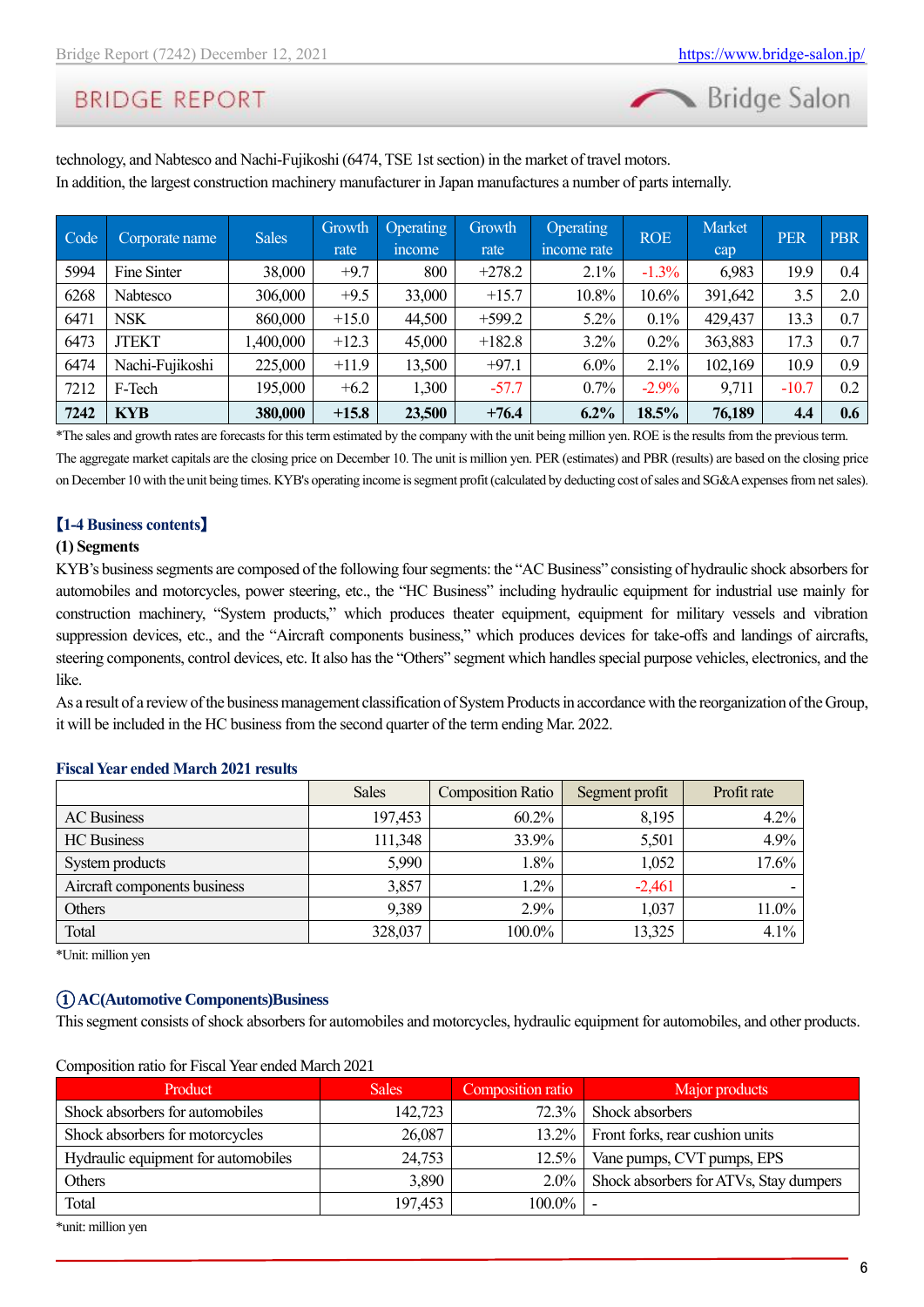

### **<Major Products>**

#### ◎**Automobiles**

#### **(Shock absorbers)**

A shock absorber is a device that absorbs vibration of the car body, being mounted between the body and the tires together with a spring.





(Taken from KYB's website)

Each automobile is equipped with a "suspension" which is the system that improves riding comfort and operational stability. Suspensions have two main functions; one is, as buffers, to prevent transmission of rough road profiles to the car body and another is to set the position of the wheels and axles and press the wheels down on the roads.

Basically, a suspension is composed of a suspension arm which fixes the wheel position, a spring which supports the car weight and absorbs vibration, and a shock absorber (damper) which dampens vibration of the spring

Automobiles absorb shock caused by uneven road profiles by contracting the springs, but due to their characteristics, the springs rebound to get back to their original position after the contraction.

The top of a spring is connected to the car body and the bottom is coupled with a suspension that includes the heavy tires and brake, which results in, due to inertia, repetition of expansion and contraction of a spring in a range wider than one necessary for returning to its original position.

The role of shock absorbers is to reduce the above-mentioned excess vibration as soon as possible in order to stabilize the car body.



(Taken from KYB's website)

The vehicle in which the shock absorber is functioning properly achieves the following, making a comfortable driving experience possible

- ☆ Reduction in unnecessary movement of springs to secure riding comfort
- ☆ Improvement of the brake performance
- ☆ Smoothness in taking corners

The force that controls expansion and contraction of springs and reduce vibration is called "damping force." The "hydraulic technology," which KYB has cultivated and improved since its inauguration, plays a significant role in generating "damping force."

A piston has holes through which oil passes when the piston moves following vibration, and the resistance of the oil generates "damping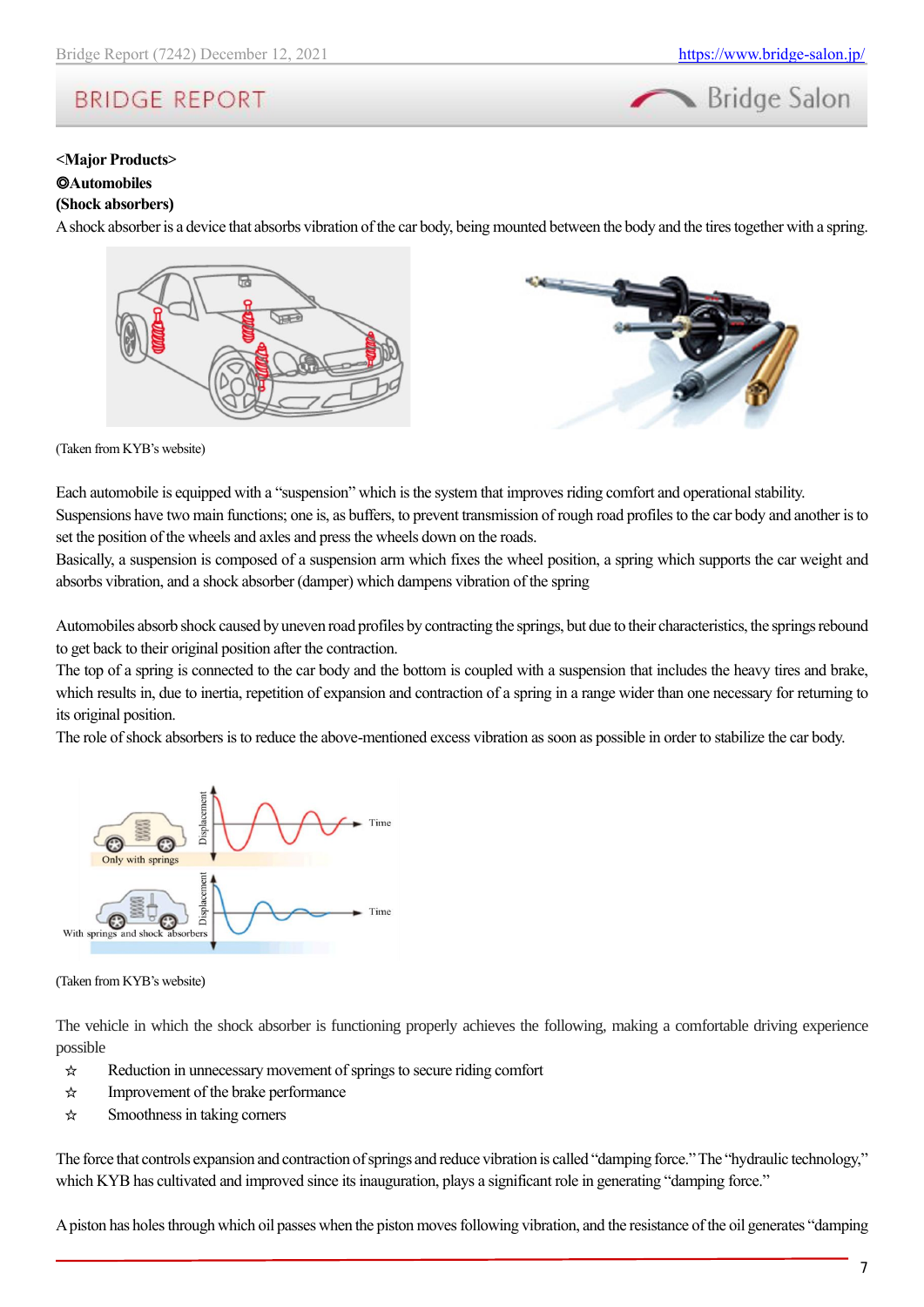

force." In addition, the moving speed of pistons varies with the degree and velocity of vibration from the car body, and the faster a piston moves, the larger "damping force" becomes. This is called "damping force characteristics."



(Taken from KYB's website)

KYB's shock absorbers developed based on its sophisticated technology has earned reputation from a number of automobile manufacturers worldwide, leading to the large market share as mentioned below.

Furthermore, it is said that shock absorbers usually need to be replaced after 5 years from the date of first registration or when the travel distance reached 70,000 km as they deteriorate due to various factors including travel distance and lapse of time and the function decreases.

This replacement demand, which in other words is the commercial product market, is one of the greatest business opportunities for the company.

### **(Steering)**

It is the steering system that provides "the function of taking curves," one of the three basic functions of automobiles including "driving," "taking curves," and "stopping."



(Taken from KYB's website)

KYB's steering components include the "hydraulic power steering (PS)" that uses the hydraulic power assist unit to support turning of the steering wheel done by drivers and steer the tires, and the "electric power steering (EPS)" that uses the electric power assist unit composed of a motor, a controller, a torque sensor, etc. to support turning of the steering wheel and steer the tires.

The "PS" enables steering operation by a mere movement thanks to hydraulic force and is an indispensable component for safe driving because of its ability to expeditiously avert risks, whereas the "EPS" whose power source is a battery improves fuel efficiency compared to the "PS" whose power source is the engine of a car.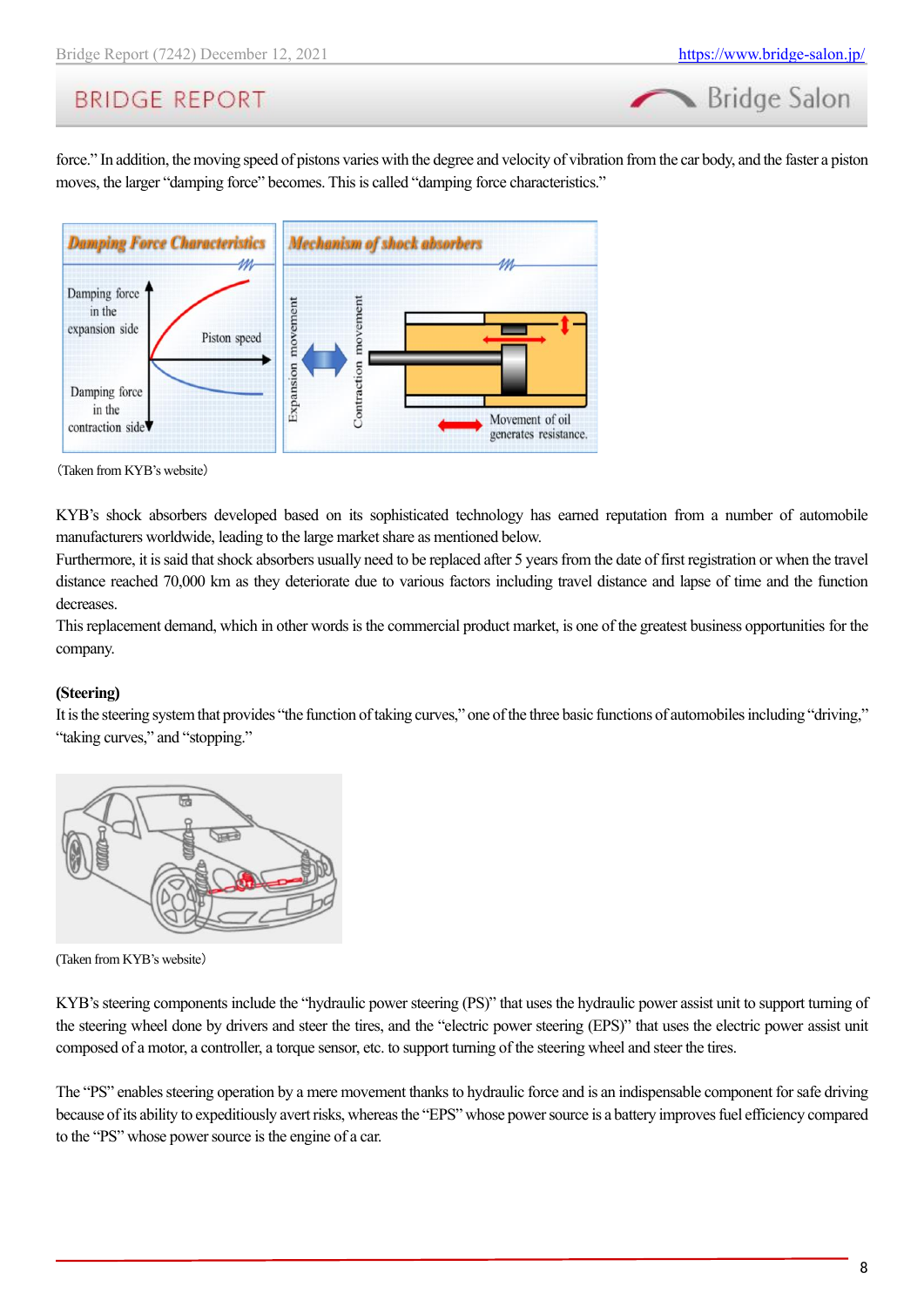

\*High-performance EPS actuator

\*Hydraulic power steering vane pump for passenger vehicles





# ◎ **Motorcycles**

#### **(Suspensions)**

Suspensions minimize shock to the car body regardless of road surface conditions, pursuing comfort.



(Taken from KYB's website)

### \*Rear cushion unit (RCU)

The company's RCUs boost riding comfort by maintaining the posture of vehicles and absorbing vibration and shock from the road surfaces.



(Taken from KYB's website)

## ②**HC (Hydraulic Components) Business**

The HC Business consists of hydraulic equipment for industrial use and other products.

|  |  | Composition ratio for the Fiscal Year ended March 2021 |
|--|--|--------------------------------------------------------|
|--|--|--------------------------------------------------------|

| <b>Products</b>         | <b>Sales</b> | Composition ratio | Major products                           |
|-------------------------|--------------|-------------------|------------------------------------------|
| Hydraulic equipment for | 103,973      |                   | 93.4%   Cylinders, valves, pumps, motors |
| industrial use          |              |                   |                                          |
| Others                  | 7,375        |                   | 6.6%   Railroad dampers, railroad brakes |
| Total                   | 11,348       | 100.0%            |                                          |

\* unit: million yen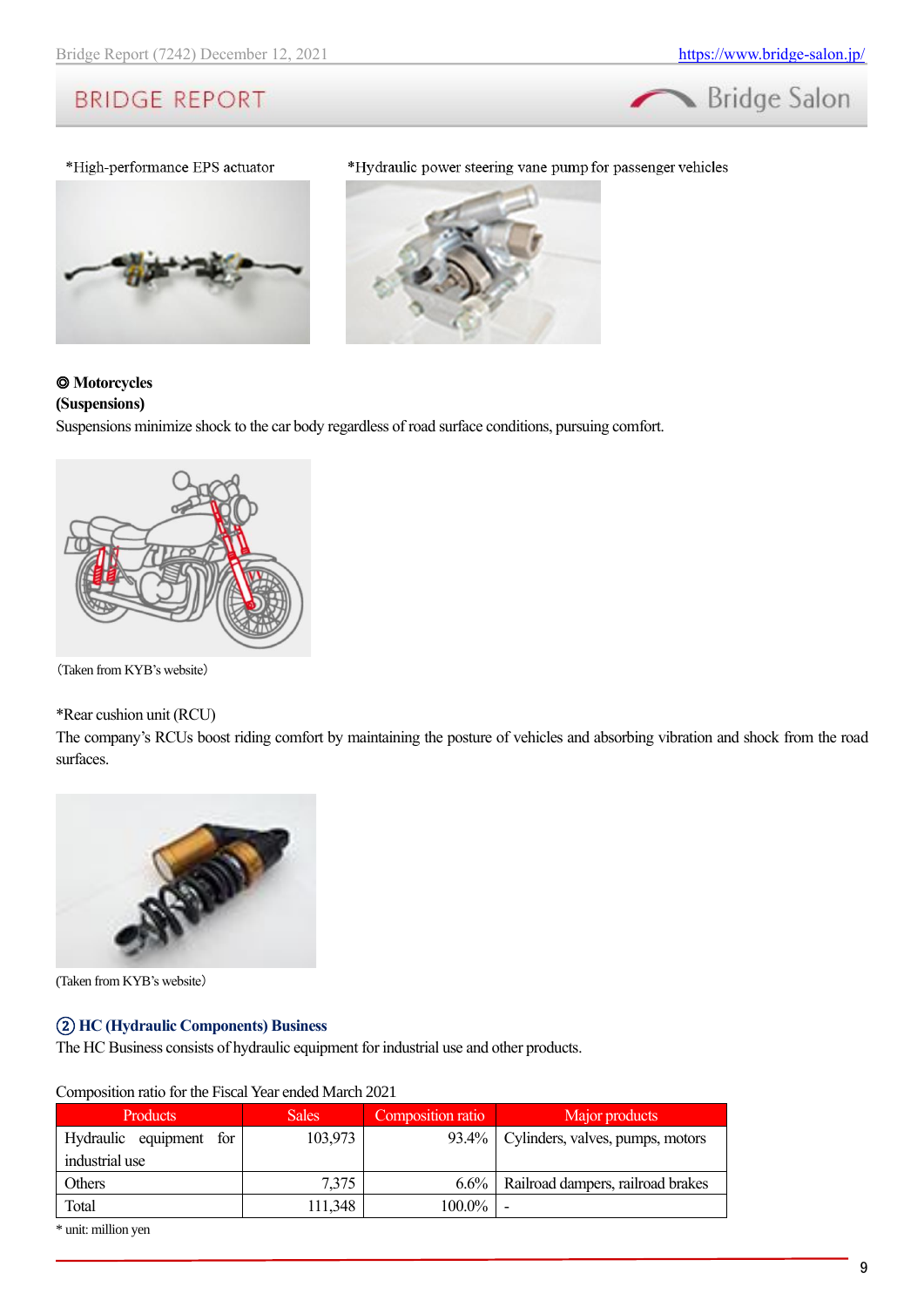

### **<Major Products>**

The mechanism of the drive system of construction machinery such as shovels consists of various parts as shown below, including control valves, piston pumps, travel motors, swing motors, and cylinders; it is the control valve, which is the "brain" of construction machinery, that controls a variety of actuators (a drive unit which converts energy to translational or rotary motion through hydraulic pressure and electric motors) to enable smooth movement of driving, turning, and bending and stretching of the arms.

KYB's control valves have realized more advanced control by combining electric control with its special hydraulic technology.

In addition, KYB is one of the few manufacturers that manufacture all of the above-mentioned parts.

KYB's competitive edge is that it can make suggestion to construction machinery manufacturers because its manufacturers all kinds of parts as just mentioned.



\*Control valve for shovels

\*Travel motor







\*Hydraulic cylinder

(Taken from KYB's website)

### ③**Segments other than the AC Business and the HC Business**

### Fiscal Year ended March 2021

| <b>Segments</b>                                | <b>Sales</b> | Major products                                                         |
|------------------------------------------------|--------------|------------------------------------------------------------------------|
| System products                                | 5,990        | Theater equipment, equipment for military vessels, seismic isolation   |
|                                                |              | and vibration suppression devices, simulators, hydraulic systems,      |
|                                                |              | tunnel boring machines, and environmental devices                      |
| Aircraft components business                   | 3,857        | Devices for take-off and landing of aircrafts and its steering         |
|                                                |              | components, control devices, and emergency equipment                   |
| Others (special purpose vehicles, electronics, | 9,389        | Concrete mixer trucks, granule carriers, special purpose vehicles, and |
| and the like)                                  |              | electronic devices                                                     |

\* unit: million yen

KYB's concrete mixer trucks have high mixing and emission performance, accounting for about 80% of the domestic market share. It offers highly reliable products for aircraft, including various actuators, weight-saving accumulators, and wheel brakes.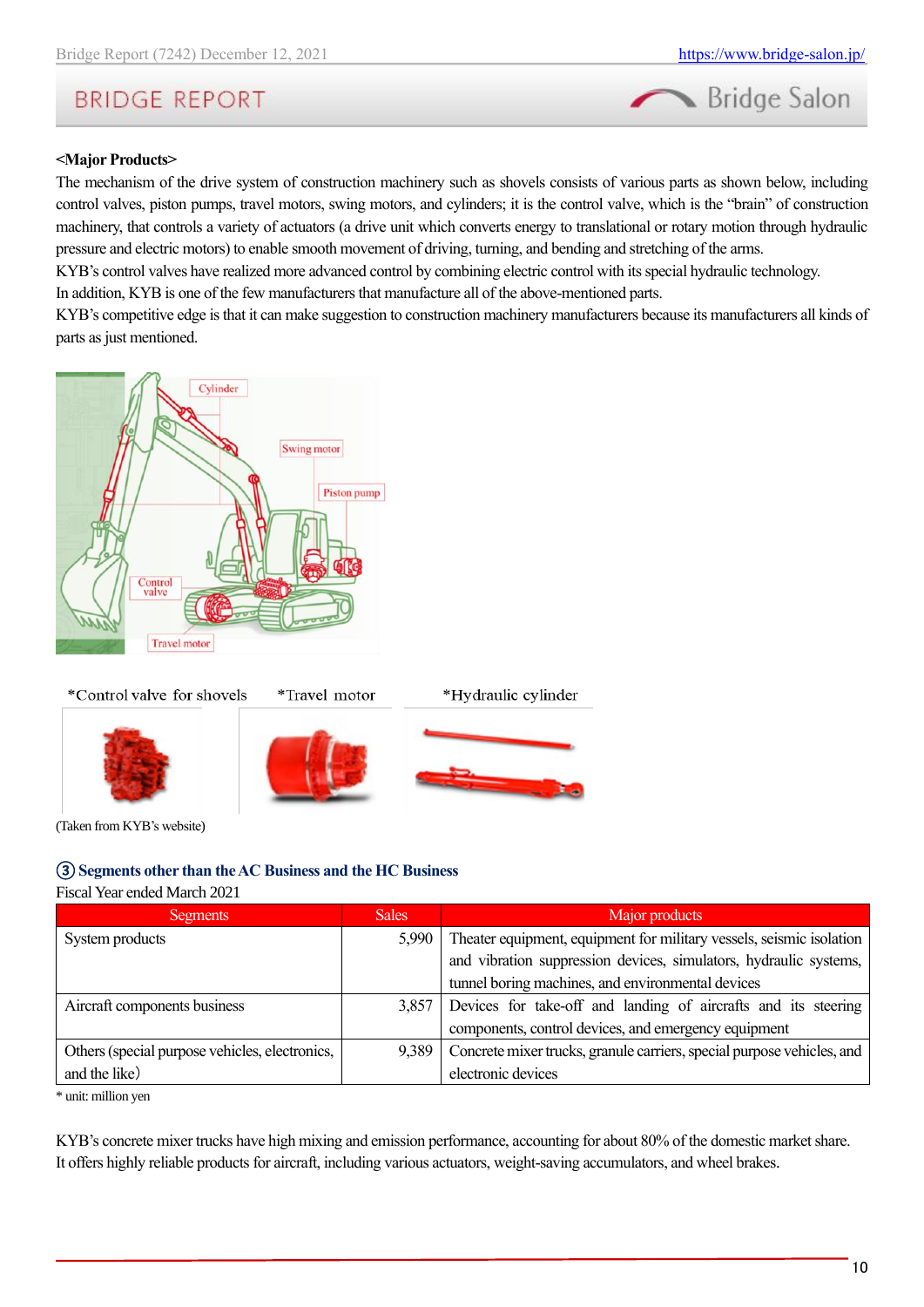





## **(2) Clients and sales channels**

### ◎**Clients**

The following is a list of KYB's major clients.

Its shock absorbers are mounted on about 60% of automobiles manufactured by Toyota globally. They are also adopted to about 30% and about 10% of automobiles manufactured by Nissan group and Honda, respectively, contributing to KYB's large market share.

|                    | Japanese              | Non-Japanese          |
|--------------------|-----------------------|-----------------------|
| <b>AC</b> Business | Toyota Motor          | <b>PSA</b>            |
|                    | Yamaha Motor          | Renault               |
|                    | Nissan Motor          | Volkswagen            |
|                    | <b>JATCO</b>          | Daimler               |
|                    | Suzuki Motor          | Chrysler              |
|                    | Honda Motor           |                       |
|                    | Daihatsu Motor        |                       |
|                    | <b>SUBARU</b>         |                       |
|                    | Isuzu                 |                       |
|                    | Mitsubishi Motors     |                       |
|                    | Hino Motors           |                       |
| <b>HC</b> Business | Hitachi Construction  | Caterpillar           |
|                    | Machinery             | Sany Heavy Industry   |
|                    | Kubota                | Doosan                |
|                    | Sumitomo Construction | Sunward               |
|                    | Machinery             | Trasmital Bonfiglioli |
|                    | Kobelco Construction  |                       |
|                    | Machinery             |                       |
|                    | Takeuchi Mfg          |                       |
|                    | Yanmar                |                       |
|                    | Komatsu Forklift      |                       |

### ◎**Sales channels**

As previously mentioned, KYB supplies its shock absorbers through 2 sales channels including the OEM production system for new vehicles and sale on the market for used vehicles.

Although sales of OEM products are higher, its commercially-available products sold as its private brand show great profitability and thus the company will expand the business to the global markets

KYB's commercially-available shock absorbers can be mounted on about 90% of Japanese, American, and European automobiles used worldwide today.

What is behind such a high coverage rate is the strong relationships KYB has with major automobile manufacturers including Toyota.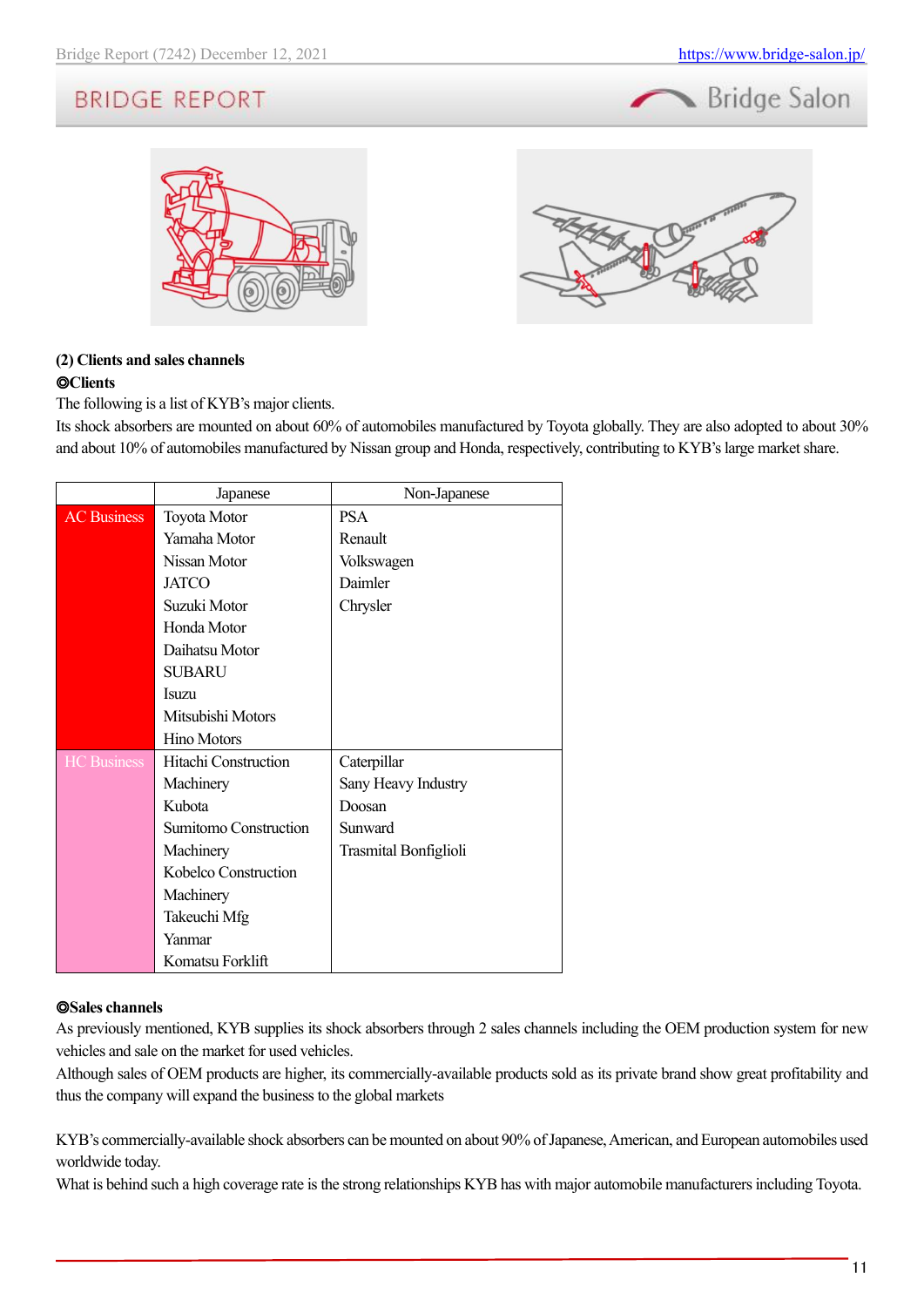

### **(3) Global network**

In 23 countries worldwide including Japan, KYB has 46 group companies, establishing strong global networks.

|         | No. of Countries | No. of group companies |
|---------|------------------|------------------------|
| Japan   |                  |                        |
| Asia    |                  |                        |
| Europe  | 12               |                        |
| America |                  |                        |
| Total   |                  |                        |

(As of Fiscal year ended March 2021)



### **(4) Research and Development**

### (Structure)

KYB has established a global and optimum research and development (R&D) structure by setting R&D bases in 2 regions, Japan and Europe.

While the R&D bases in regions other than Japan basically engage in development of model products and development for enhancing product appeal such as performance improvement and cost reduction, R&D from the long-term perspectives are carried out mainly in Basic Technology R&D Center (Sagamihara-shi, Kanagawa) and Production Technology R&D Center (Kani-shi, Gifu) in Japan and R&D of highly unique prior art, etc are performed.

In addition, the know-how about production equipment designing which has been cultivated in Production Technology R&D Center and each plant is gathered in Machine Tools Center (Kani-shi, Gifu) in order to strengthen and propel internal manufacturing of equipment, jigs, and tools for which KYB has strived to boost innovative spirit and reliability.

Regarding high-functionality and systematization of its products, KYB, in addition to independent development, propels joint research and development with its clients or related equipment manufacturers. The company is also endeavoring proactively to developing advanced technology through industry-academia collaboration.

### (Variation in R&D expenses)

Since the term ended Mar. 2013, the awareness of R&D costs with respect to sales has been raised, and it is currently around 1.5%. However, R&D costs are currently declining because of the incident of the nonconforming seismic isolation/mitigation oil dampers. From this term, as business performance is expected to recover, it will be necessary to make aggressive investments again to achieve the medium-term management plan's goals and achieve longer-term and sustainable growth.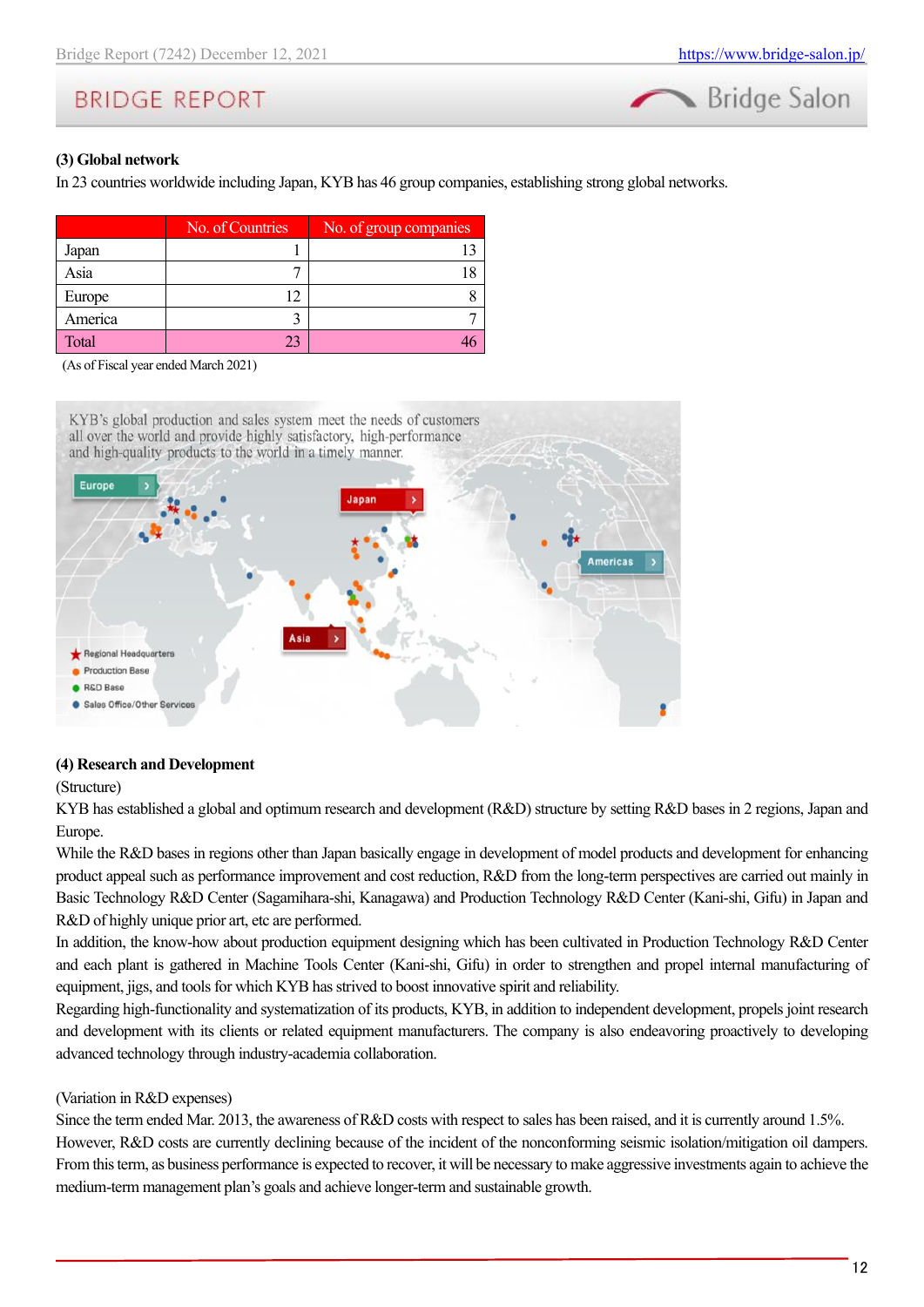# **BRIDGE REPORT**



#### (Area of focus)

KYB is propelling the development of products by dealing with performance improvement, high functionality, and systematization and considering eco-friendliness with respect to energy and environmental issues through weight saving, energy saving, reduction in environmentally hazardous substances. At the same time, it is striving to strengthen its production technology capabilities. In addition, following the accelerated globalization, it aims to set up a strategic and global production, sales, and technological structure, including development of human resources with global outlooks and establishment of a standardized management system.

Lately, the company has focused on product development related to autonomous driving systems.

One example is the technology that integrates EPS (electronic steering) and shock absorbers.

KYB considers that the technology, which enables more comfortable and smoother driving in any road surface conditions independently of the drivers' skills and judgment, is definitely indispensable for automobiles with the autonomous driving system.

Furthermore, KYB deems the "steering by wire" system is another technology whose importance will grow in the future.

In the conventional steering operation, movement is transmitted to the steering gear box and tires through the steering shaft, whereas the "steering by wire" system conveys steering movement via electronic signals.

Some of the system's advantages include the capability ofrelieving drivers' fatigue due to less vibration from the tires, and the capability of automatically adjusting sideslips of the car body due to strong winds which conventionally needed to be adjusted through an intentional steering operation by drivers. In addition, thanks to the "steering by wire" system, the steering wheel may not necessarily be mounted on the right front of a car, and therefore, the system's potential for considerably changing the way automobiles are, including the design and functions, has attracted much attention.

Although several issues still exist, KYB is further brushing up the system as its unique EPS technology.

### 【**1-5 Characteristics and strengths**】

### ◎ **Large shares in various product markets**

KYB has earned a large market share of multifarious products, with the domestic share of OEM shock absorbers for automobiles being 40% and its global share being 14%, the global share of hydraulic cylinders for construction machinery being 25%, the domestic share of concrete mixer trucks being 83%.

### ◎ **Superior core technology**

Such large market shares are attributed to the great trust in its products from clients as indicated by the fact that KYB has about 60% share on a global basis in Toyota Motor which vies with Volkswagen and GM for the position of the world's largest automobile manufacturer. The basis of the clients' trust is nothing else but the superior "hydraulic" technology that KYB has cultivated and enhanced for the past 100 years since its foundation.

KYB's two core technologies, the "vibration control technology" represented by its shock absorbers and oil dampers for seismic isolation and vibration suppression and the "power control technology" typified by its control valves for shovels and electric power steering, have gained high reputation from clients and thus are used in diverse circumstances.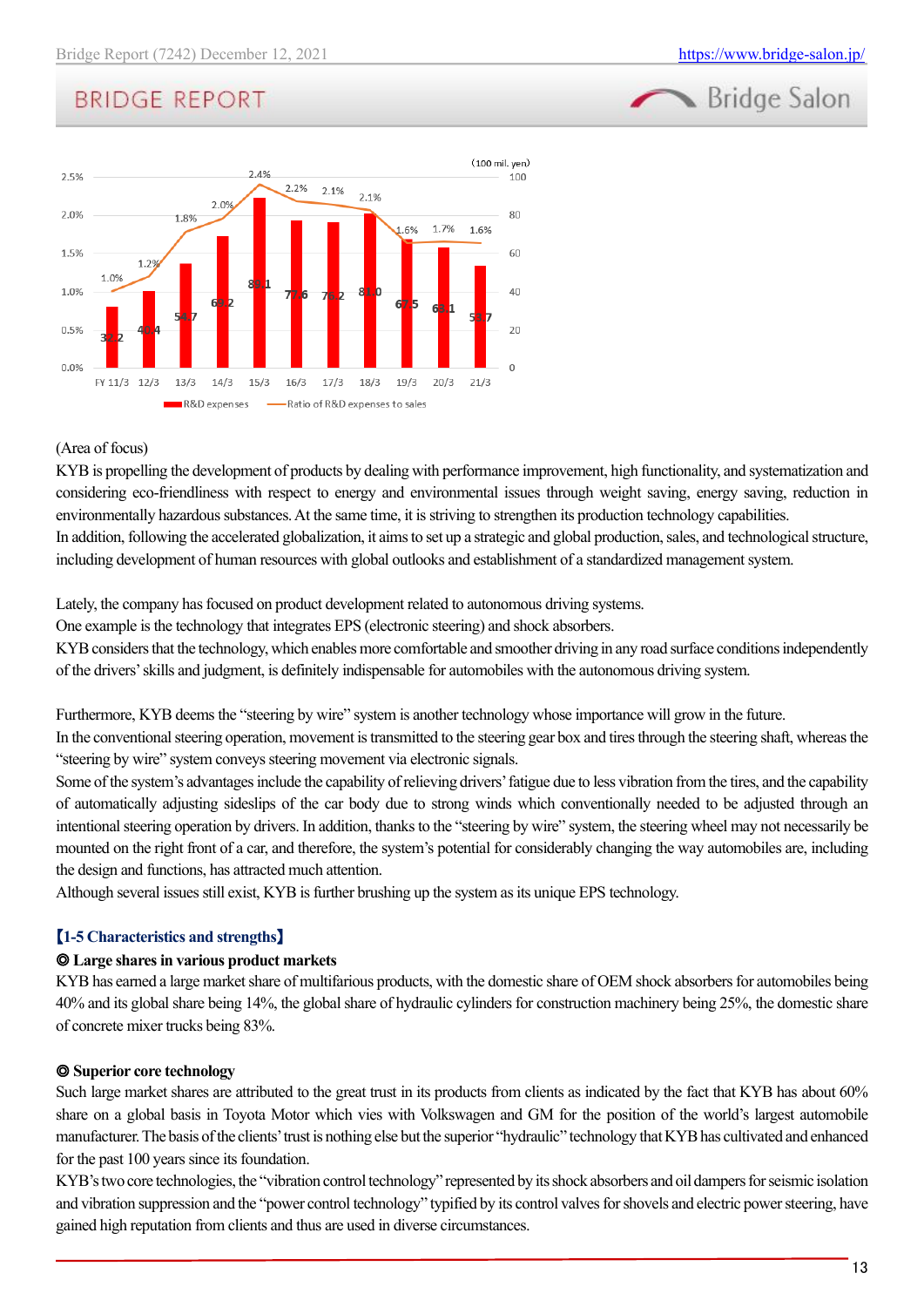

### 【**1-6 ROE analysis**】

|                              | FY 3/16 | FY 3/17 | FY 3/18 | FY 3/19 | FY 3/20  | FY 3/21 |
|------------------------------|---------|---------|---------|---------|----------|---------|
| ROE [%]                      | $-2.0$  | 9.3     | 8.8     | $-15.0$ | -55.4    | 18.5    |
| Net income margin $[\%]$     | $-0.89$ | 4.09%   | 3.87    | $-6.01$ | $-16.22$ | 5.21    |
| Total asset turnover [times] | 0.95    | 0.96    | 0.99    | 0.97    | 0.90     | 0.78    |
| Leverage [times]             | 2.35    | 2.37    | 2.30    | 2.59    | 3.81     | 4.53    |

# <span id="page-13-0"></span>**2. Second Quarter of Fiscal Year ending March 2022 Earnings Results**

### **(1) Overview of consolidated results**

|                         | FY3/21 2Q | Composition<br>ratio | FY3/22 2Q | Composition<br>ratio | YoY      |
|-------------------------|-----------|----------------------|-----------|----------------------|----------|
| <b>Sales</b>            | 138,825   | 100.0%               | 185,882   | 100.0%               | $+33.9%$ |
| <b>Gross Profit</b>     | 20,699    | 14.9%                | 38,025    | 20.5%                | $+83.7%$ |
| SG&A Expenses           | 22,118    | 15.9%                | 26,358    | 14.2%                | $+19.2%$ |
| Segment Profit          | $-1,418$  | ۰                    | 11,667    | $6.3\%$              |          |
| <b>Operating Profit</b> | $-2,671$  | ۰.                   | 13,797    | 7.4%                 |          |
| Profit before Taxes     | $-3,432$  | ۰.                   | 12,674    | $6.8\%$              |          |
| Quarterly Net Profit    | $-3,757$  | ۰                    | 9,502     | 5.1%                 |          |

\* Unit: million yen. Segment profit corresponds to the operating income in the Japanese standard. Quarterly net profit is the quarterly profit attributable to the owner of the parent company.

### **Sales increased, and segment profit returned to the black.**

In the first half of the term ending Mar. 2022, sales increased 33.9% year on year to 185.9 billion yen. The impact of the decline in demand due to COVID-19 has receded. Gross profit also increased 83.7% year on year. The increase in SG&A expenses was offset by the effect of fixed cost reduction, and the segment profit returned to profitability. A decrease in costs related to seismic isolation/mitigation oil dampers also contributed.



### Trend of Sales and Segment Profit (unit:million yen)

### ◎**Sales Trends in each region**

| Region         | FY3/21 2Q | FY3/22 2Q | YoY      |
|----------------|-----------|-----------|----------|
| Japan          | 620       | 794       | $+28.1%$ |
| Europe         | 214       | 326       | $+52.7%$ |
| America        | 142       | 170       | $+19.8%$ |
| China          | 163       | 172       | $+5.4%$  |
| Southeast Asia | 77        | 135       | $+74.4%$ |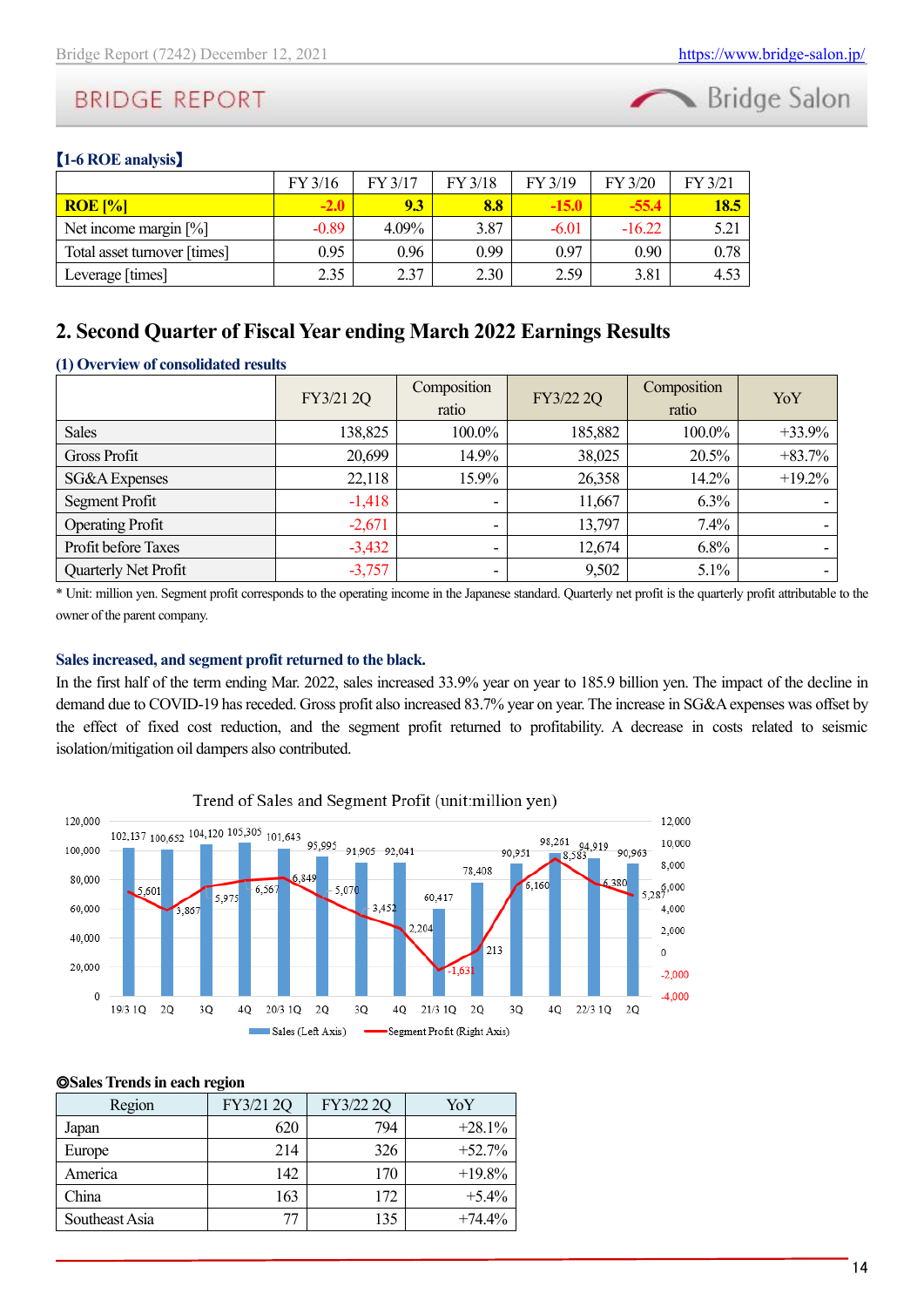

| <b>Others</b> | $\mathbf{a}$<br>1 I J | 262   | $7\%$    |
|---------------|-----------------------|-------|----------|
| <b>Total</b>  | 1,388                 | 1,859 | $+33.9%$ |

\* unit: 100 million yen

Sales increased in all regions. Overseas sales ratio increased 2.0% from the previous term 55.3% to 57.3%.

#### **(2) Trend in each segment**

| <b>Sales</b>                        | FY3/21 2Q | Composition ratio        | FY3/22 2Q | Composition ratio | YoY        |
|-------------------------------------|-----------|--------------------------|-----------|-------------------|------------|
| AC business                         | 81,827    | 58.9%                    | 110,991   | 59.7%             | $+35.6%$   |
| HC business                         | 51,118    | 36.8%                    | 67,952    | 36.6%             | $+32.9%$   |
| <b>Aircraft Components business</b> | 1,898     | 1.4%                     | 1,910     | $1.0\%$           | $+0.6%$    |
| Others                              | 3,982     | 2.9%                     | 5,029     | 2.7%              | $+26.3%$   |
| Total                               | 138,825   | 100.0%                   | 185,882   | 100.0%            | $+33.9%$   |
| Segment profit                      |           |                          |           |                   |            |
| AC business                         | $-1,307$  |                          | 7,109     | 6.4%              |            |
| HC business                         | 455       | 0.9%                     | 5,877     | 8.6%              | $+1191.6%$ |
| <b>Aircraft Components business</b> | $-828$    | $\overline{\phantom{0}}$ | $-1,879$  | ۰                 |            |
| Others                              | 256       | 6.4%                     | 526       | 10.5%             | $+105.5%$  |
| Adjustment                          | 6         | $\overline{\phantom{0}}$ | 34        | ۰                 |            |
| Total                               | $-1,418$  | ۰                        | 11,667    | 6.3%              |            |

\* Unit: million yen. The composition ratio for profit is a profit margin.

### ①AC Business

| Product                             | <b>Sales</b> | Composition ratio | YoY      |
|-------------------------------------|--------------|-------------------|----------|
| Shock Absorbers for Automobiles     | 80,991       | 73.0%             | $+32.6%$ |
| Shock Absorbers for Motorcycles     | 15,772       | $14.2\%$          | $+70.1%$ |
| Hydraulic Equipment for Automobiles | 11,880       | 10.7%             | $+21.9%$ |
| Others                              | 2,348        | $2.1\%$           | $+35.2%$ |
| Total                               | 110,991      | 100.0%            | $+35.6%$ |

\* Unit: million yen

| Region         | <b>Sales</b> | Composition ratio | YoY      |
|----------------|--------------|-------------------|----------|
| Japan          | 278          | 25.0%             | $+25.8%$ |
| Europe         | 289          | 26.0%             | $+49.0%$ |
| America        | 131          | 11.8%             | $+19.1%$ |
| China          | 92           | 8.3%              | $+8.2%$  |
| Southeast Asia | 119          | 10.7%             | $+72.5%$ |
| Others         | 200          | 18.0%             | $+44.9%$ |
| Total          | 1,110        | 100.0%            | $+35.7%$ |

\* Unit: 100 million yen

### ②HC Business

| <b>Sales</b> | Composition ratio | YoY       |
|--------------|-------------------|-----------|
| 61,608       | $90.7\%$          | $+37.1%$  |
| 2,060        | $3.0\%$           | $-18.2\%$ |
| 4,283        | $6.3\%$           | $+17.2%$  |
| 67,952       | 100.0%            | $+32.9%$  |
|              |                   |           |

\* Unit: million yen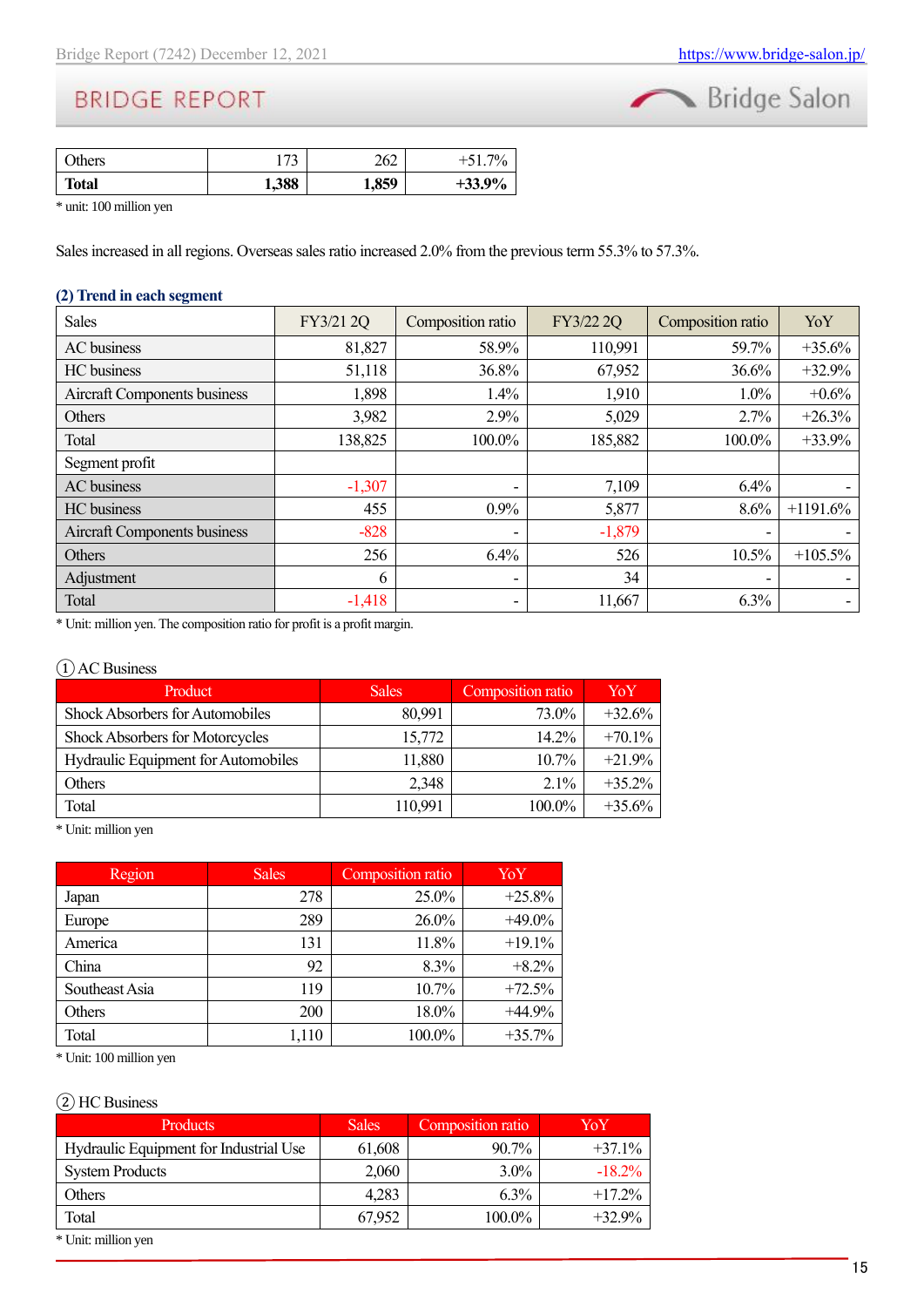

| Region         | <b>Sales</b> | Composition ratio | YoY      |
|----------------|--------------|-------------------|----------|
| Japan          | 464          | 68.2%             | $+31.4%$ |
| Europe         | 37           | 5.4%              | $+94.7%$ |
| America        | 36           | 5.3%              | $+44.0%$ |
| China          | 80           | 11.8%             | $+2.6%$  |
| Southeast Asia | 15           | $2.2\%$           | $+87.5%$ |
| Others         | 48           | 7.1%              | $+71.4%$ |
| Total          | 680          | 100.0%            | $+33.1%$ |

\* Unit: 100 million yen

### **(3) Financial standing and cash flows**

#### ◎ **Major BS**

|                        | End of Mar. | End of Sep. | Increase |                            | End of Mar. | End of  | Increase  |
|------------------------|-------------|-------------|----------|----------------------------|-------------|---------|-----------|
|                        | 2021        | 2021        | Decrease |                            | 2021        | Sep.    | Decrease  |
|                        |             |             |          |                            |             | 2021    |           |
| <b>Current Assets</b>  | 236,252     | 236,553     | $+301$   | <b>Current Liabilities</b> | 204,480     | 210,717 | $+6,237$  |
| Cash, etc.             | 68,700      | 67,412      | $-1,288$ | <b>Trade Payables</b>      | 74,437      | 68,745  | $-5,692$  |
| Trade                  | 98,898      | 97,518      | $-1,380$ | Debts                      | 70,010      | 87,363  | $+17,353$ |
| Receivables            |             |             |          |                            |             |         |           |
| Inventories            | 53,997      | 59,295      | $+5,298$ | Noncurrent Liabilities     | 105,430     | 75,003  | $-30,427$ |
| Noncurrent             | 190,383     | 186,852     | $-3,531$ | Debts                      | 54,836      | 26,325  | $-28,511$ |
| Assets                 |             |             |          |                            |             |         |           |
| Property, Plant        | 160,308     | 158,306     | $-2,002$ | <b>Total Liabilities</b>   | 309,910     | 285,720 | $-24,190$ |
| and Equipment          |             |             |          |                            |             |         |           |
| Intangible             | 4,106       | 3,818       | $-288$   | Net Assets                 | 116,726     | 137,685 | $+20,959$ |
| Assets                 |             |             |          |                            |             |         |           |
| <b>Other Financial</b> | 15,647      | 15,479      | $-168$   | <b>Retained Earnings</b>   | 49,579      | 59,070  | $+9,491$  |
| Assets                 |             |             |          |                            |             |         |           |
| Total assets           | 426,635     | 423,405     | $-3,230$ | Total Liabilities<br>and   | 426,635     | 423,405 | $-3,230$  |
|                        |             |             |          | Net Assets                 |             |         |           |

\* Unit: million yen. "Cash, etc." means cash and cash equivalents. "Trade receivables" means trade receivables and other receivables. "Trade payables" mean trade payables and other payables

Current assets increased 300 million yen from the end of the previous term due to an increase in inventories despite a decrease in cash, trade receivables, etc. Noncurrent assets decreased 3.5 billion yen from the end of the previous term mostly due to a decline in property, plant and equipment, and total assets decreased 3.2 billion yen from the end of the previous term to 423.4 billion yen.

Total liabilities declined 24.2 billion yen from the end of the previous term to 285.7 billion yen due to a decrease in debts, etc. Net assets increased 21.0 billion yen from the end of the previous term to 137.7 billion yen due to an increase in retained earnings. As a result, the equity ratio attributable to owners of the parent augmented 5.1% from the end of the previous term to 31.0%.

#### ◎ **Cash Flow**

|                      | FY3/21 2Q | FY3/22 2Q | Increase/decrease |
|----------------------|-----------|-----------|-------------------|
| Operating CF         | 908       | 7,297     | $+6,389$          |
| Investing CF         | $-6,640$  | $-5,896$  | $+744$            |
| Free CF              | $-5,732$  | 1,401     | $+7,133$          |
| Financing CF         | 18,943    | $-3,044$  | $-21,987$         |
| Cash and equivalents | 63,828    | 67,412    | $+3,584$          |
|                      |           |           |                   |

Unit: million yen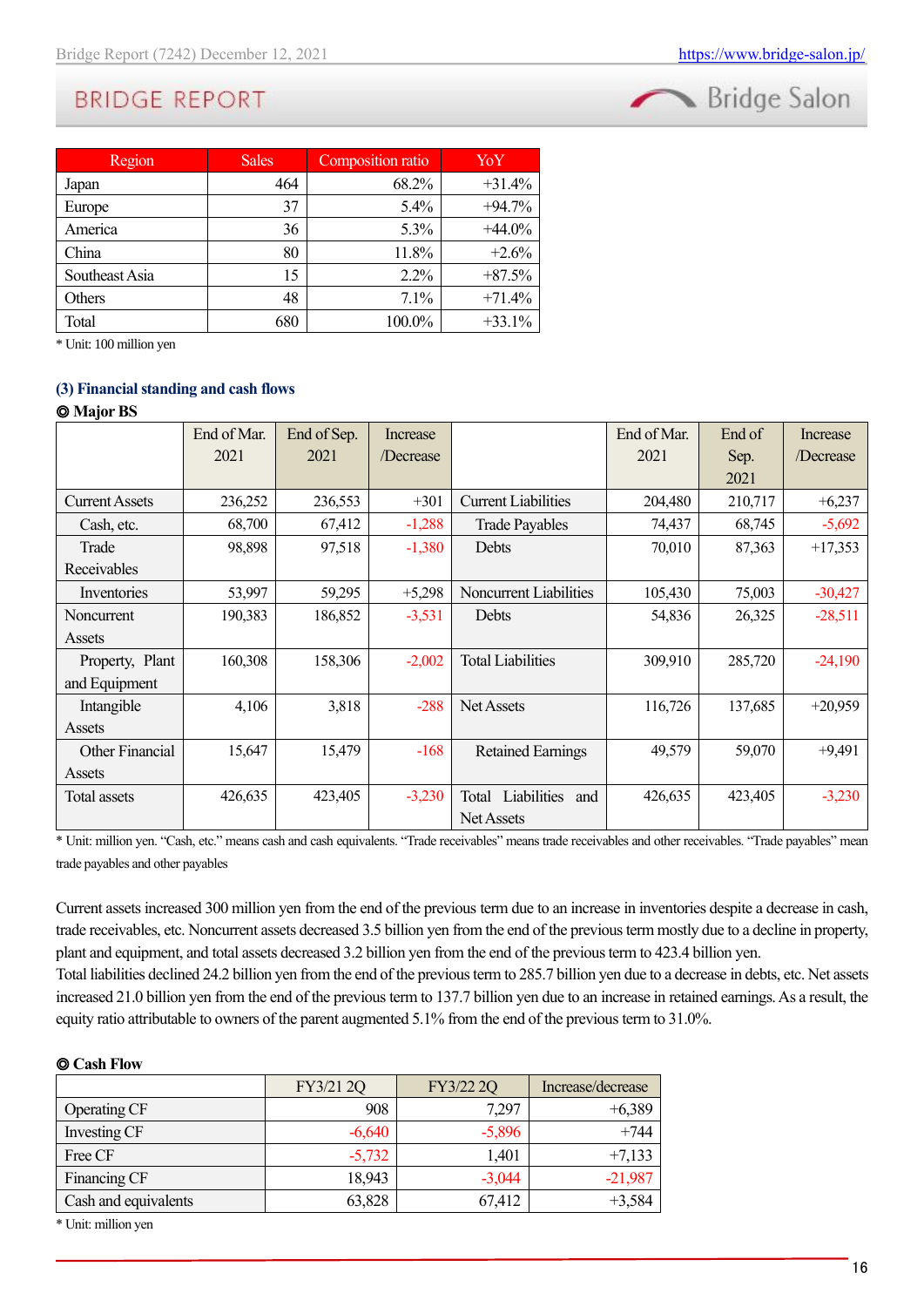# **BRIDGE REPORT**

Operating CF and free CF greatly increased, because operating income returned to the black.

Financing CF has turned red due to an increase in expenditures for the repayment and decreased income of long-term debt, etc. The cash position increased.

## (4)**Topics**

#### ①**The Progress in the adaption of seismic isolation/mitigation oil dampers (Overview)**

In October 2018, it was revealed that the performance inspection records for seismic isolation/mitigation oil dampers products, which are manufactured and sold by KYB and its subsidiary named Kayaba System Machinery Co., Ltd., were falsified and then the products that do not comply with the criteria approved by the Ministry of Land, Infrastructure, Transport and Tourism (MLIT) or clients' specs were attached to buildings.

As a result of the investigation, 991 buildings in subject were found as of March 31, 2021.

### **(Response and Progress)**

As of the end of October 2021, the company finished working to make nonconforming seismic isolation/mitigation oil dampers compliant with the standards at 943 properties, which account for 95.2% of the target buildings.

Of the 991 subject buildings, a total of 30 (3.0%) are under construction, awaiting construction (adjusting construction schedule), or waiting for production to meet the construction schedule, and 4 (0.4%) are under administrative adjustment.

(waiting for construction to start, construction schedule is being adjusted), and the company is exerting efforts toward the early start of the work at these 14buildings(1.4%).

### ②**Establishment of ESG Promotion Office**

In July 2021, the ESG Promotion Office was newly established to apply and promote the basic policy of ESG (Environmental, Social, and Governance) in the corporate group.

The company will be aware of ESG values for all its corporate activities and use them as a basis for formulating policies.

The entire group will work to reduce CO<sub>2</sub> emissions and develop products that contribute to the sustainable development of society. In addition, the company will reconsider its existing activities as ESG initiatives and actively communicate them both internally and externally, with the aim of creating products that are trusted by society.

### ③**Selecting the new market category Prime Market**

The company received a notice from Tokyo Stock Exchange regarding the results of the initial assessment of compliance with the listing maintenance criteria for the new market segment. In October 2021, the company decided to select the Prime Market as its market segment, based on the confirmation that it complies with the listing maintenance criteria for the Prime Market in the new market segment. The company will now proceed with the prescribed procedures related to the application for the selection of a new market segment in accordance with the schedule set by the TSE.

### ④**Merger with the Wholly Owned Subsidiary KYB Engineering & Service Co., Ltd.**

In November 2021, the company announced that it would merge its wholly owned subsidiary KYB Engineering and Service Co., Ltd. By merging KYB Engineering and Service, a sales subsidiary of KYB for hydraulic equipment, the company aims to strengthen its sales force, improve profitability, and strengthen KYB's financial base.

The company will also work to revitalize the rotation of human resources and strengthen the group governance system. The merger is scheduled to take effect on January 1, 2022.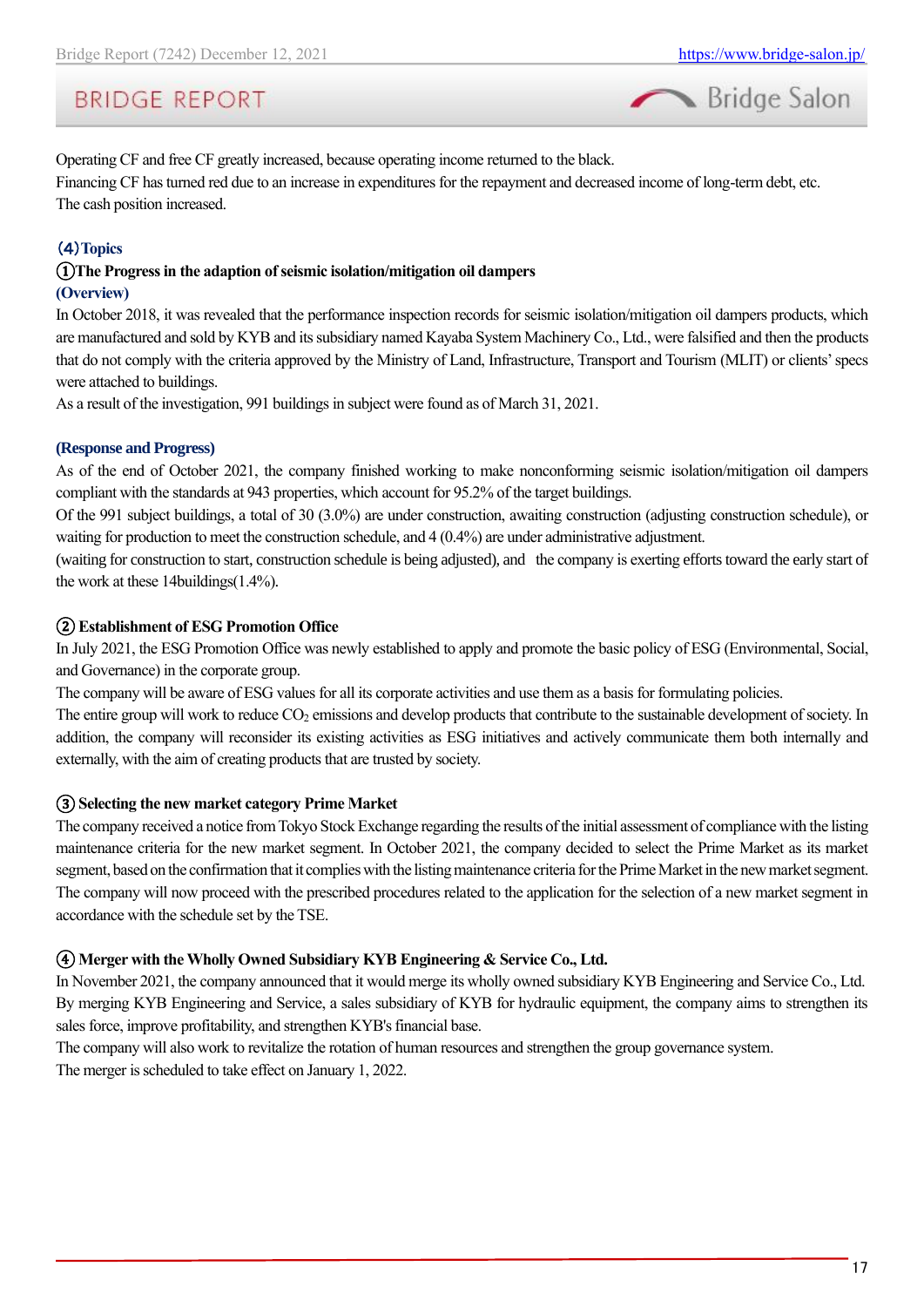

# <span id="page-17-0"></span>**3.Fiscal Year ending March 2022 Earnings Estimates**

### **Full-year earnings forecast**

|                     | FY3/21  | Composition | FY3/22   | Composition | YoY       | Revised  | Progress |
|---------------------|---------|-------------|----------|-------------|-----------|----------|----------|
|                     |         | ratio       | Forecast | ratio       |           | Rate     | Rate     |
| <b>Sales</b>        | 328,037 | 100.0%      | 380,000  | 100.0%      | $+15.8\%$ | $+4.1%$  | 48.9%    |
| Segment profit      | 13,325  | 4.1%        | 23,500   | $6.2\%$     | $+76.4%$  | $+6.8\%$ | 49.6%    |
| Operating profit    | 18,297  | $5.6\%$     | 25,500   | 6.7%        | $+39.4%$  | $+21.4%$ | 54.1%    |
| Profit before taxes | 16,340  | $5.0\%$     | 22,500   | 5.9%        | $+37.7%$  | $+18.4%$ | 56.3%    |
| Net profit          | 17,087  | $5.2\%$     | 17,000   | 4.5%        | $-0.5\%$  | $+6.3\%$ | 55.9%    |

\* Unit: million yen. The forecast was announced by the company. Segment income corresponds to the operating income in the Japanese standards. Net income is profit attributable to owners of the parent.

### **The initial estimates have been revised upwardly, Substantial increase in segment profit**

Based on the progress made up to the second quarter, the initial estimates have been revised upwardly. For the term ending Mar. 2022, they estimated net sales of 380 billion yen, up 15.8% year on year, and segment profit of 23.5 billion yen, up 76.4% year on year. Sales are expected to increase in both AC and HC businesses. Production adjustment of automobiles due to the shortage of semiconductors has been prolonged, and OEMs are decreasing due to suspension and adjustment of operations by customers. On the other hand, demand was strong for commercial products that the company supplies to the aftermarket and for construction machinery. The company is building a flexible supply system that takes advantage of its strength in integrating production and sales, and as a result, commercial sales volume has reached a record high level globally. Despite the impact of production adjustments and steel market conditions, the company will also implement measures to improve profits, mainly by reducing fixed costs.

The company plans to pay an annual dividend of 90.00 yen per share (up 15.00 yen per share from the previous term) on its common stock, with interim and term-end dividends both equally 45.00 yen per share. The expected payout ratio is 13.5%. Dividends on Class A preferred stock are expected to be 1,952,054.80 yen per share for the interim period and 3,739,726.00 yen per share at the end of the term, for a total annual dividend of 5,691,780.80 yen per share.

|                                     | -<br>FY3/21 | FY3/22   | YoY       |
|-------------------------------------|-------------|----------|-----------|
| <b>Sales</b>                        |             | Forecast |           |
| AC business                         | 1,975       | 2,267    | $+14.8%$  |
| HC business                         | 1,173       | 1,375    | $+17.2%$  |
| <b>Aircraft Components business</b> | 39          | 48       | $+24.4%$  |
| Others                              | 94          | 110      | $+17.2%$  |
| Total                               | 3,280       | 3,800    | $+15.8%$  |
| Segment profit                      |             |          |           |
| AC business                         | 82          | 151      | $+84.3%$  |
| HC business                         | 66          | 108      | $+64.8\%$ |
| <b>Aircraft Components business</b> | $-25$       | $-34$    |           |
| Others                              | 10          | 10       | $-3.6%$   |
| Total                               | 133         | 235      | $+76.4%$  |

#### ◎**Full-year earnings forecast by segments**

\* Unit: 100 million yen.

## <span id="page-17-1"></span>**4.Conclusions**

The effects of the pandemic are gradually fading, and the conformity of seismic isolation/mitigation oil dampers is progressing smoothly. In addition, although OEMs have been affected by the decline in new car production, the business environment surrounding them has improved, with strong sales of aftermarket products for used cars taking up the slack. However, despite the upward revision, the estimates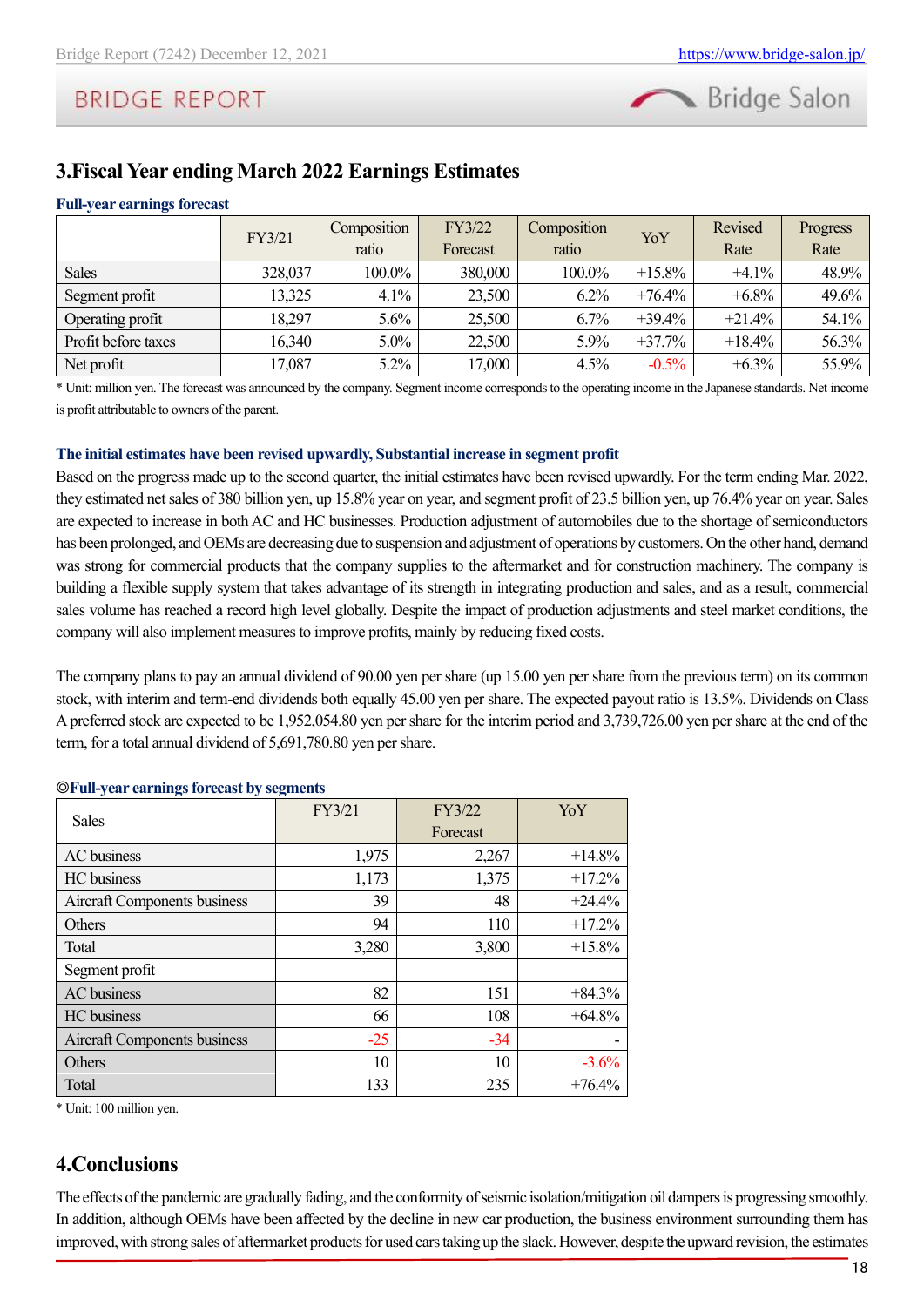# **BRIDGE REPORT**

for the second half calls for a slight increase in both sales and profit. With the global shortage of containers and soaring raw material prices, there are many uncertain factors, but we would like to pay attention to how much sales and profits the company can increase in the second half.



# <span id="page-18-0"></span>**<Reference1: 2020 Medium-Term Management Plan>**

After conducting a review considering the external environment, such as the impact of COVID-19, the company officially announced the 2020 Medium-Term Management Plan.

The theme of the plan is "aiming to transform the company into a highly profitable structure based on moral awareness and strict compliance as the basis of management", and (1) strict compliance and strengthening of governance, (2) stabilization of the profit base (withdrawal from unprofitable businesses, bases, and products), (3) growth strategy, and (4) evolving into ESG management are listed as focus items.

Strict compliance and improvement of governance is described in the "Progress of making seismic isolation/mitigation oil dampers compliant with the standards." The entire company will work to establish a moral consciousness as part of the corporate culture.

## 【**Stabilization of the Earnings Base (Withdrawal from Unprofitable Businesses, Bases, and Products) & the Growth Strategy**】 **(1) Financial Goals**

The following financial targets are set for the term ending Mar. 2022.

|                        | 2019    | 2022  |
|------------------------|---------|-------|
|                        | Results | Goals |
| <b>Sales</b>           | 3,816   | 3,780 |
| AC business            | 2,321   | 2,290 |
| HC business            | 1,253   | 1,300 |
| Segment profit         | 176     | 250   |
| Segment profit ratio   | 4.6%    | 6.6%  |
| Capital adequacy ratio | 18.1%   | 34%   |

\* Unit: 100 million yen.

Sales will not reach the level of sales in the term ended Mar. 2019, but the company aims to have record-high segment profit and profit margin. They will also work to transform KYB into an agile company.

### **(2) About Segment Profit**

The profit improvement measures and expected improvement effects for segment profit are as follows.

The total amount is expected to improve 7.4 billion yen from 17.6 billion yen in the term ended Mar. 2019 to 25 billion yen in the term ended Mar. 2022.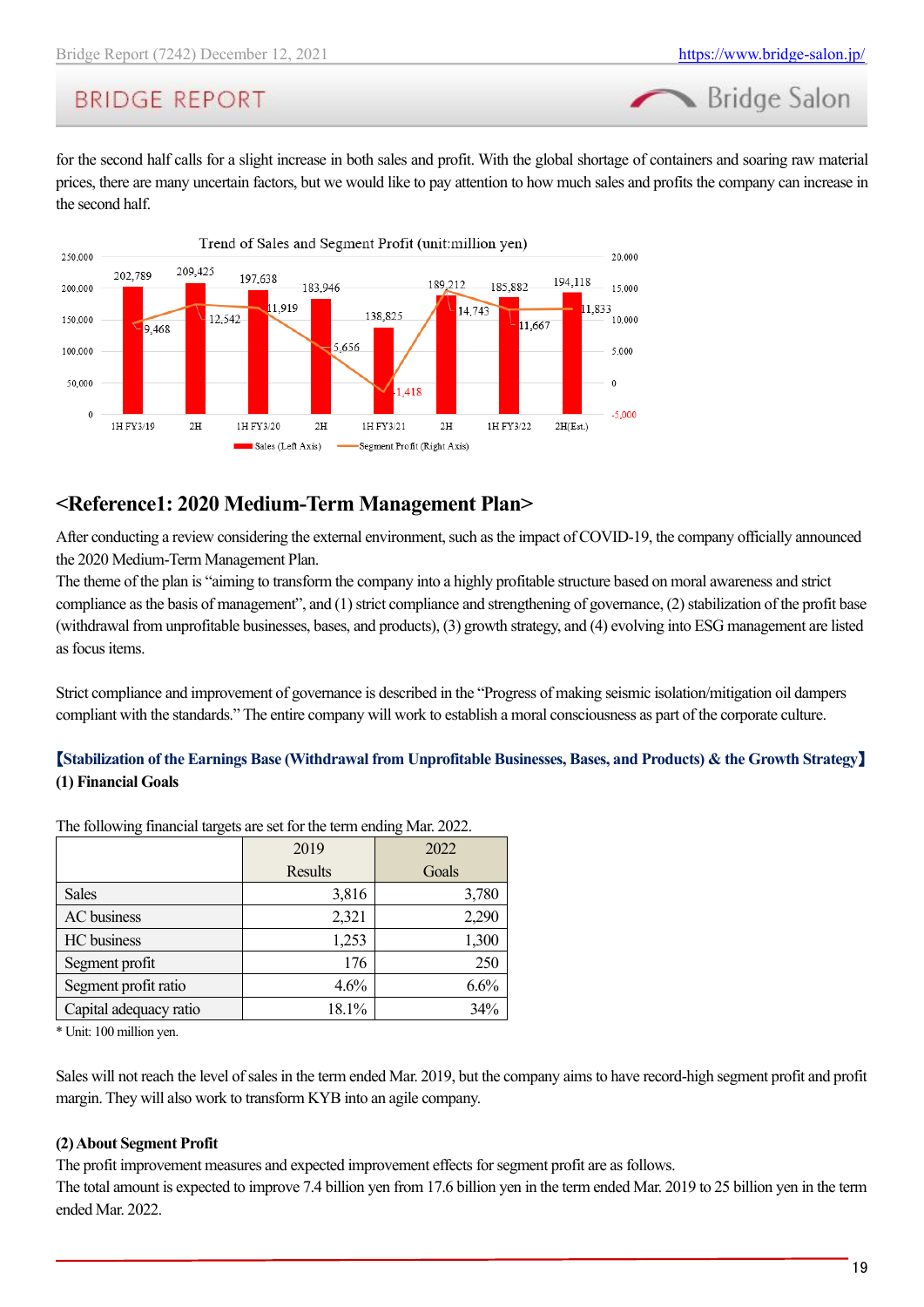

| <b>Measures</b>                          | Amount of   | Outline of measures                                                   |
|------------------------------------------|-------------|-----------------------------------------------------------------------|
|                                          | improvement |                                                                       |
| Productivity improvement (reduction of   | $+34$       | Innovative manufacturing (improvement of the automation level),       |
| manufacturing cost)                      |             | promotion of labor-saving, etc.                                       |
| Withdrawal and reduction of unprofitable | $+17$       | Withdrawal from domestic production of unprofitable EPS for           |
| fields                                   |             | passenger cars, closure of the European PS base, etc.                 |
| Variable cost reduction                  | $+10$       | VA, VE, promotion of the localization of procurement activities, etc. |
| Consolidation of production bases and    | $+7$        | Reorganization of European bases, construction of CVT global optimum  |
| establishment of an optimal production   |             | production systems, etc.                                              |
| system                                   |             |                                                                       |
| Promotion of sales expansion activities  | $+6$        | Expansion of sales of mini excavators by adopting electronic control, |
|                                          |             | improving the sales network of commercial products, etc.              |

\*Unit: 100 million yen

### **(3) Ideal State**

The company continues to position the AC business and HC business as the two major core businesses that support KYB, and it has set out its goals as follows.

## ①**AC Business**

The goal for the term ending Mar. 2022 is to establish the company's position as a core supplier by enhancing existing businesses and core technologies.

The three basic strategies are (1) enhancement: stabilizing the earnings base, (2) evolution: innovative manufacturing, and (3) renovation: creating high-value-added products.

### ◎ **Strengthening the Earnings Base**

The company's concrete initiatives include production optimization by consolidating and reorganizing major bases, cost reduction activities, and structural reforms of commercial businesses.

In production optimization, the company aspires to achieve optimal production that matches the shift in customer demand areas. In Europe, the PS base will be closed, and the SA base in the region will be reorganized from Western Europe centered to Eastern Europe centered.

In EPS production, the company will withdraw from domestic production of unprofitable passenger cars and shift its focus to China. The company will build a CVT global optimum production system. The surplus production capacity of the two-wheeled Asian base will also be reduced through production restructuring.

### ◎ **Innovative Manufacturing**

The company will further promote robotization and labor-saving, reduce processing costs, and strengthen competitiveness. Innovative manufacturing efforts will be adopted sequentially at all domestic and overseas bases, centering on the commercial line.

### ◎ **Creation of High Value-Added Products**

The company will enhance its unique technology in response to the ever-increasing trend toward EV, CASE, and MaaS. As their technology strategies set as (1) next-generation platform support, (2) enhancing core technology (vibration control/power control technology), (3) hydraulic technology application, and (4) electric and digital system support, the company will create highvalue-added products that meet market needs such as quietness, spaciousness, high performance, low vibration, and ride comfort.

## ②**HC Business**

The vision for the term ending Mar. 2022 is HC business that is trusted by customers and continues to be used worldwide—to be a trusted manufacturer and the first to be contacted by customers.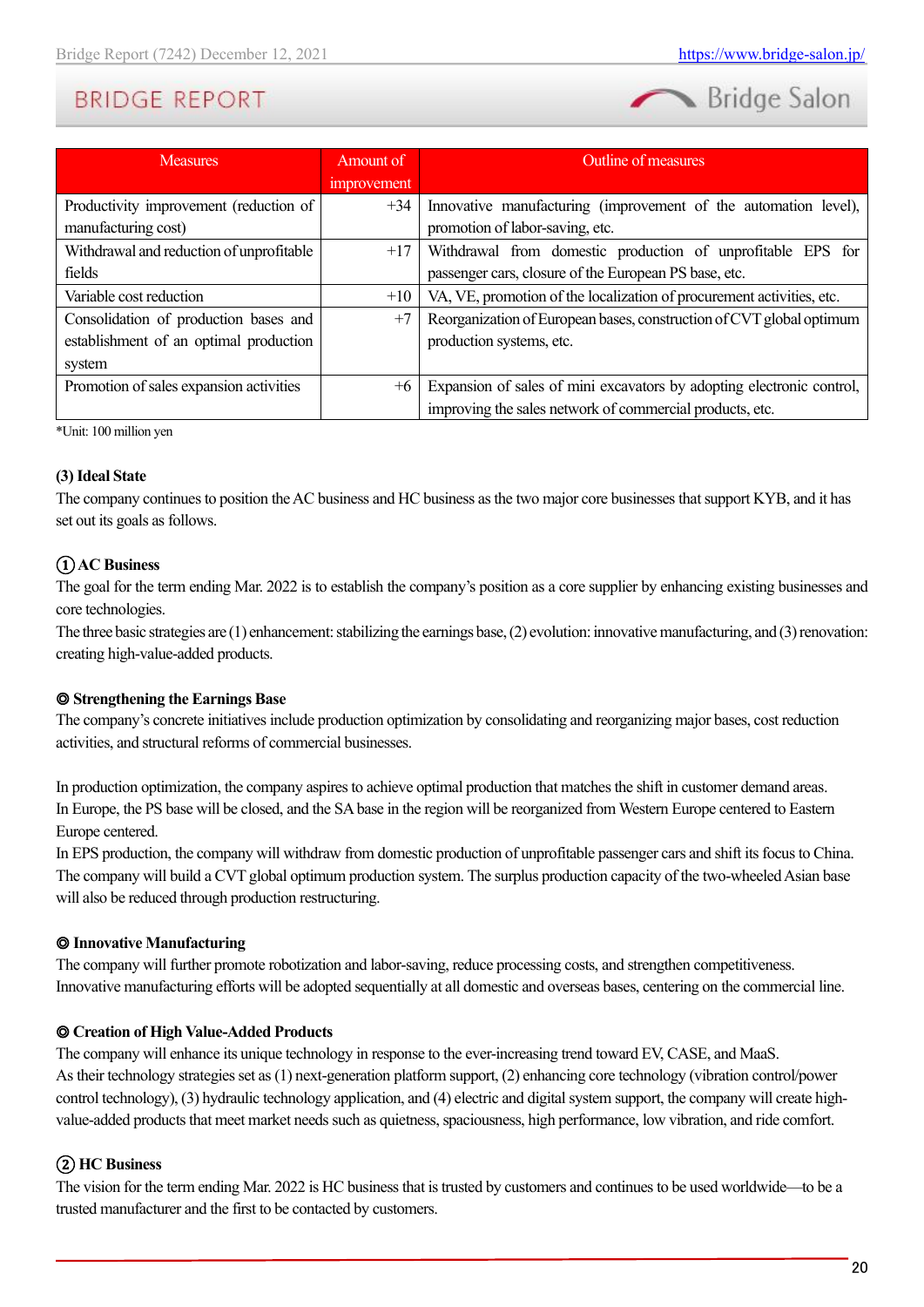# **BRIDGE REPORT**

The company's two basic strategies are, meeting automation and complex needs, and promoting cost reduction and the localization of procurement activities.

#### ◎ **Excavator Growth Strategy: Meeting Automation and Complex Needs**

For excavators, the company's technology strategies are digitization, expansion of the pump lineup, and electronic control of control valves.

In addition, a vital technology strategy for mini excavators is to expand the lineup and electronically control by the load sensing system.

In the HC business, the company will further refine the power control technology, which is one of their strengths, to fuse the pump, the heart of the excavator, and the valve, its brain, based on KYB's unique technology, to create new added value and demonstrate a competitive advantage.

The critical technology to realize the cooperation and fusion of the pump and valve is electronically controlled load sensing.

Load sensing is a mechanism that feeds back the load sensed by the valve to the pump to supply the required flow rate and pressure. The advantages of load sensing are (1) simultaneous or combined operations that rely on the experience of the operator become easy, (2) can be used not only in construction work but also in disaster relief because it can use various attachments, (3) saves energy, and (4) can be digitized and automated without being affected by load.

### ◎ **Promotion of Cost Reduction and the Localization or Procurement**

The company will improve market competitiveness by introducing a cost reduction model and localizing procurement.

#### **(4) Enhancing the ESG Management**

Currently, the company is proceeding with the following efforts.

| Reducing energy consumption and CO <sub>2</sub> | The company installed a solar power generation facility at the KYB-YS Ueda   |  |
|-------------------------------------------------|------------------------------------------------------------------------------|--|
| emissions                                       | Plant. The total power generation in 2020 was about 700,000 kW.              |  |
| Energy saving                                   |                                                                              |  |
| Reducing industrial waste                       | The company uses waste materials generated at factories and related business |  |
|                                                 | partners as in-house casting materials.                                      |  |
| Creating a rewarding workplace                  | The company is promoting health management and has been certified as an      |  |
|                                                 | excellent health management corporation for the second consecutive year.     |  |

<span id="page-20-0"></span>Going forward, the company will reduce  $CO_2$  emissions per unit by 3% from the previous year, raise the composition ratio of renewable energy usage to 15% in 2025, and promote product development that contributes to the sustainable development of society. In addition, the company will set up an ESG promotion office to strengthen the chain of policies and implementation.(ESG promotion office was established in July 2021.)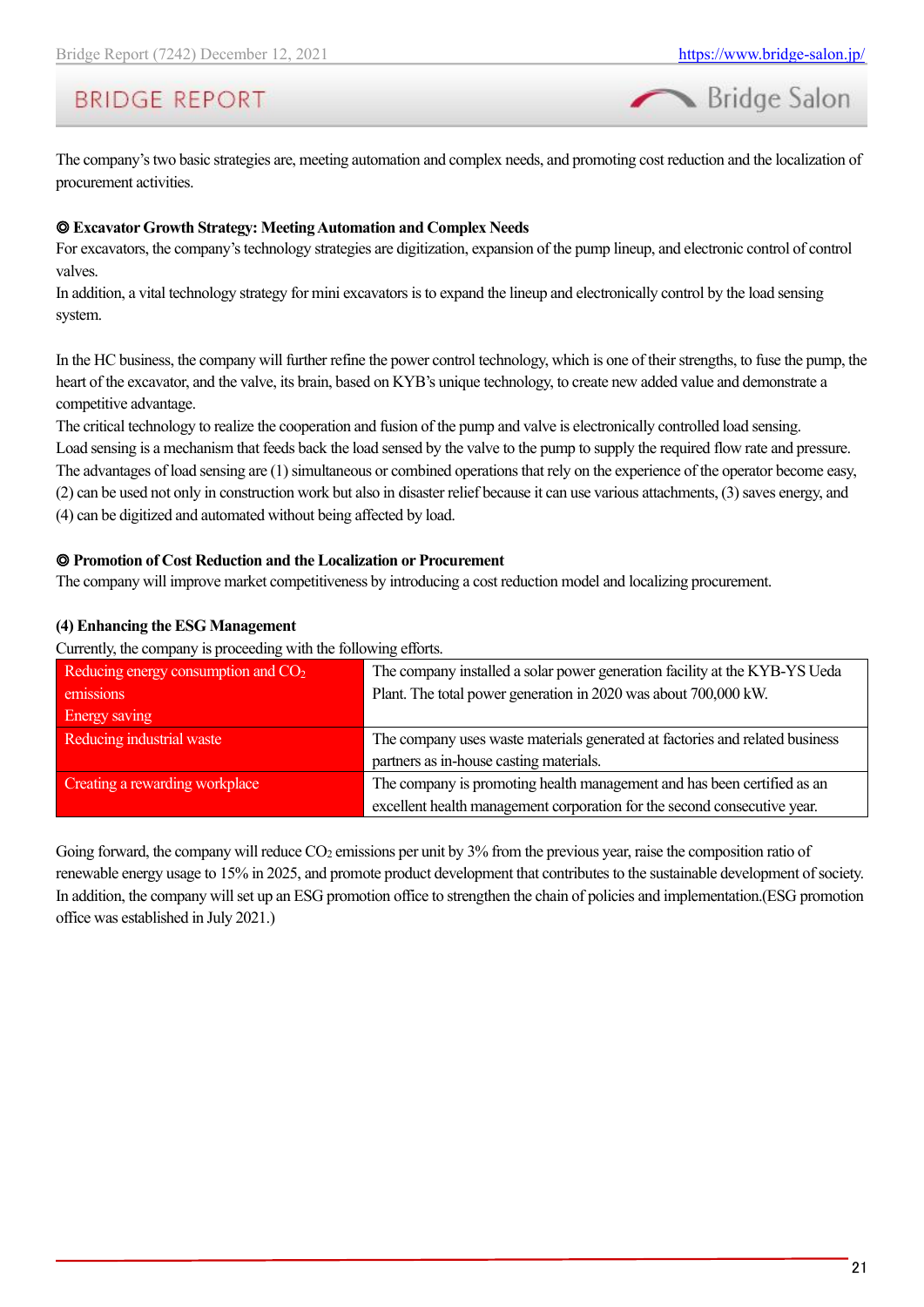

# **<Reference2: Regarding Corporate Governance>**

### ◎ **Organization type and the composition of directors and auditors**

| Organization type | Company with auditors                 |
|-------------------|---------------------------------------|
| <b>Directors</b>  | 7 directors, including 3 outside ones |
| <b>Auditors</b>   | 4 auditors, including 2 outside ones  |

## ◎ **Corporate Governance Report**

Last update date: December. 8, 2021

## <Basic approach>

In order to respond to the expectations of the stakeholders through realization of sustainable growth and corporate value improvement as well as fulfill the corporate social responsibility of contributing to society, it is our basic approach to pursue the development of a rapid and efficient management structure centered on the Board of Directors and establishment of fair and transparent management supervision functions and work on strengthening and enhancing corporate governance based on the following management philosophy and basic policies.

In the new medium-term management plan starting in fiscal 2020, the company is striving to prevent the recurrence of inappropriate events in seismic isolation/mitigation oil dampers and other products, and to transform itself into a highly profitable organization under the slogan "Restore trust and pride" while placing awareness of norms and compliance as part of corporate culture reform at the core of management.

### (Management philosophy)

"KYB group contributes to the society, by serving technologies and products that make people's life safe and comfortable."

- 1.Handle all matters with sincerity while adhering to the normative consciousness.
- 2.We shall build a corporate culture that holds high goals and full of vitality.
- 3.We shall maintain kindness and sincerity, cherish nature and care for the environment.
- 4.We shall constantly pursue creativity and contribute to the prosperity of customers, shareholders, business partners and society.

### (Corporate Governance Basic policies)

- 1.We shall respect the rights of shareholders and ensure their equality.
- 2.We shall take the benefits of stakeholders including our shareholders into consideration and endeavor to appropriately collaborate with those stakeholders.
- 3.We shall disclose not only the information in compliance with the relevant laws and regulations, but also actively provide the important and/or useful information to the stakeholders for their well-informed decision making.
- 4.The Board of Directors shall be aware of its fiduciary responsibility and accountability to the shareholders and shall appropriately fulfill its roles and responsibilities in order to promote sustainable and stable corporate growth and increase corporate value, profitability and capital efficiency.

5.The company shall promote constructive dialogues with shareholders to obtain their understandings of the company's management policies, etc., and shall strive to take appropriate actions, such as utilizing their opinions of the company for improving management.

As for our company's sustainability, it is indicated in our management philosophy.

<Reasons for Non-compliance with the Principles of the Corporate Governance Code (Excerpts)>

The information is based on the revised Corporate Governance Code, which came into effect on June 11, 2021.

| Principles                      | Reasons for not implementing the principles                                              |
|---------------------------------|------------------------------------------------------------------------------------------|
| (Supplementary principle 4-1-3) | Our company deems successive plans for CEO and the like as an important issue for        |
| Successive plan for CEO, etc.)  | sustainable growth and medium to long-term improvement of our corporate value.           |
|                                 | From 2016 we have established a committee of nomination formed with an internal          |
|                                 | director and an unaffiliated director so we can improve our transparency in terms of the |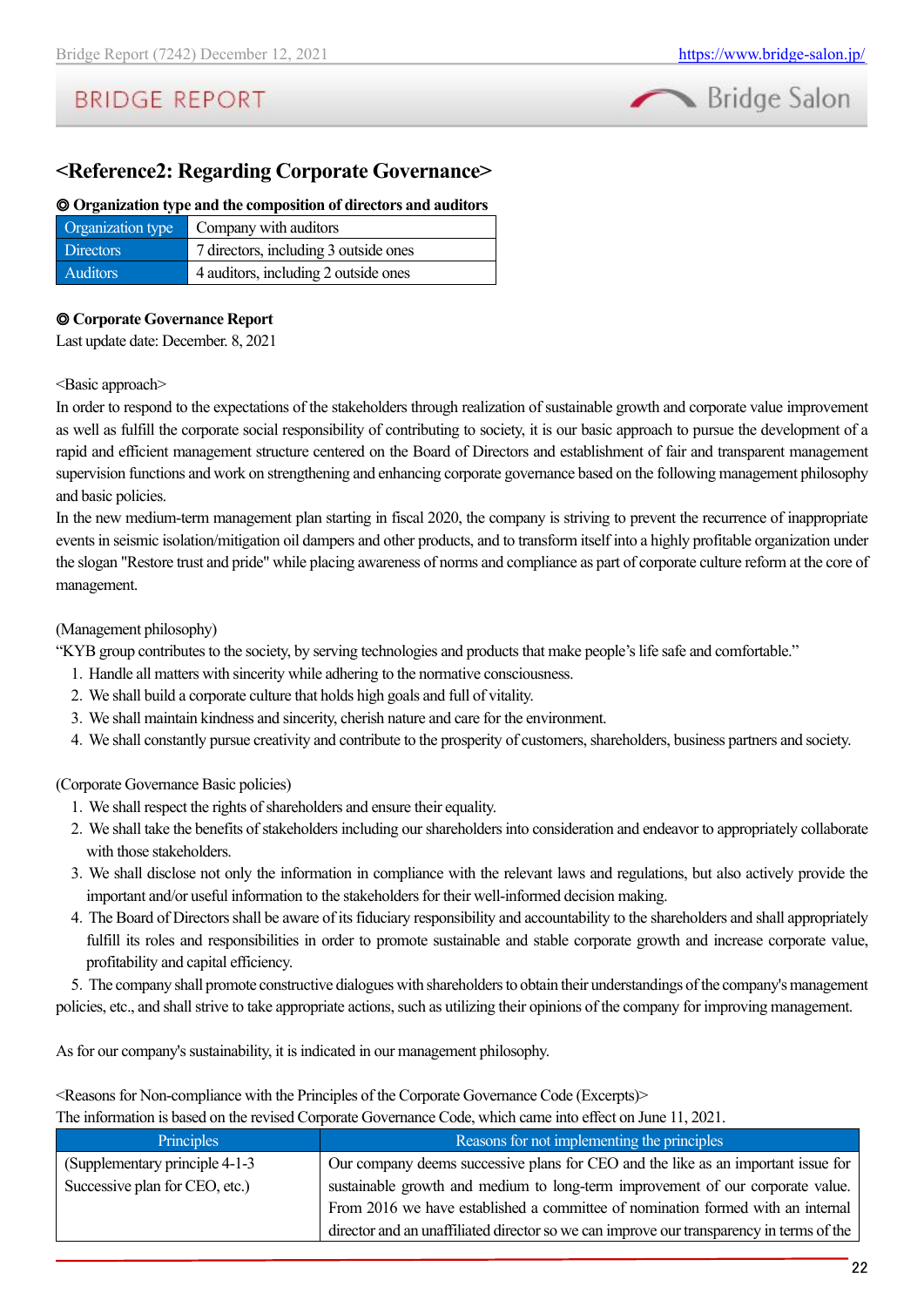

|                                        | process of nomination.                                                                   |
|----------------------------------------|------------------------------------------------------------------------------------------|
|                                        | From now on we will consider requirements and development policy regarding CEO           |
|                                        | and other positions, taking account of the management environment surrounding our        |
|                                        | company and the corporate culture. At the same time, we will give consideration to the   |
|                                        | supervision system by the board of directors.                                            |
|                                        |                                                                                          |
| (Principle 4-11 Precondition for       | The Company does not have female directors. However, we appoint people we judge          |
| ensuring effectiveness of the board of | suitable for incorporating diverse values into management as directors, sufficiently     |
| directors and board of corporate       | considering the balance in knowledge of the whole board of directors, experience         |
| auditors)                              | (including international experience), abilities, etc., without distinguishing them based |

<Disclosure Based on the Principles of the Corporate Governance Code (Excerpts)>

The information is based on the revised Corporate Governance Code, which came into effect on June 11, 2021.

| 原則                                         | 開示内容                                                                                        |
|--------------------------------------------|---------------------------------------------------------------------------------------------|
| Principle 1-4 So-called strategically held | (1.) Policy on strategic shareholding                                                       |
| shares)                                    | From the perspective of medium to long-term improvement of corporate value, our             |
|                                            | company, when judging as necessary, strategically holds shares through which the            |
|                                            | relationship of trust and the business relationship are expected to be maintained or        |
|                                            | strengthened regarding business strategies and operations after comprehensively             |
|                                            | judging the growth potential and economic rationality of such shares. With regard to        |
|                                            | strategically held shares, we check the rationality of continued holdings in consideration  |
|                                            | of whether or not the benefits of holdings are commensurate with the Company's cost         |
|                                            | of capital, etc., at a meeting of the board of directors every year. We plan to sell shares |
|                                            | when we consider that the rationality in holding them has weakened.                         |
|                                            | (2.) Policy on exercise of voting rights                                                    |
|                                            | Before exercising the voting rights of shares that our company strategically holds, we      |
|                                            | consider for each case whether the strategic shareholding contributes to medium to          |
|                                            | long-term improvement of our corporate value and increase in shareholder return and         |
|                                            | make judgment after giving thorough consideration to the management policies and            |
|                                            | business strategies of the company that issues relevant shares.                             |
| (Principle 2-4-1: Promotion of women,      | We believe that diversification of human resources is one of the most important             |
| foreign nationals and mid-career hires to  | measures to achieve sound management. As part of this effort, we are strengthening our      |
| positions,<br>management<br>etc.,<br>and   | infrastructure and educational activities to promote the advancement of women. To           |
| promotion of core human resources, etc.)   | increase the number of female executives, we have increased the number of female            |
|                                            | employees in positions that are candidates for executive positions. In the future, we plan  |
|                                            | to develop a career path for women to change the mindset of the individual, and create      |
|                                            | a development plan by the supervisor to change the mindset of the people around them.       |
| (Supplementary<br>Principle<br>$3-1-3$ :   | In July 2021, we established the ESG Promotion Office in response to the significant        |
| Initiatives for Sustainability, etc.)      | changes in the environment surrounding our company related to ESG (Environmental,           |
|                                            | Social, and Governance). From now on, we will use ESG management as the basis for           |
|                                            | formulating our policies.                                                                   |
|                                            | In promoting ESG, we will not simply respond to environmental and social issues, but        |
|                                            | will also explore potential business opportunities and promote activities to enhance        |
|                                            | corporate value.                                                                            |
|                                            | We will also work to build trust by compiling information on ESG-related activities         |
|                                            | conducted within the company and proactively communicating this information to              |
|                                            | stakeholders.                                                                               |
| Principle 5-1 [ Policy on constructive     | In our company, the global finance executive presides, and the IR office of the             |
| dialogue with shareholders]                | accounting head department deals with shareholders and investors in order to encourage      |